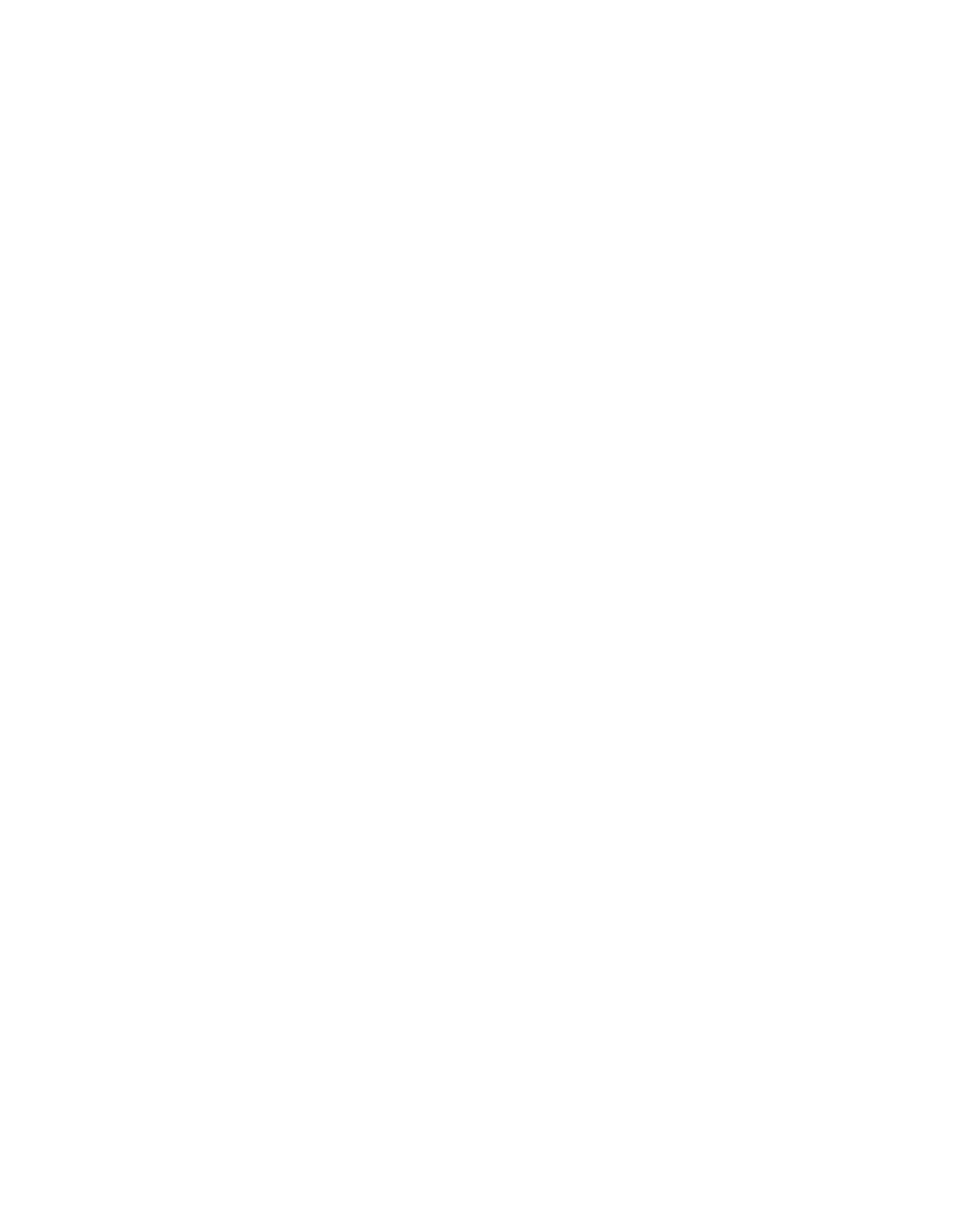# *The Human Capital Project: An Update*

September 2019

This update has been prepared for the Development Committee and will be discussed in October 2019.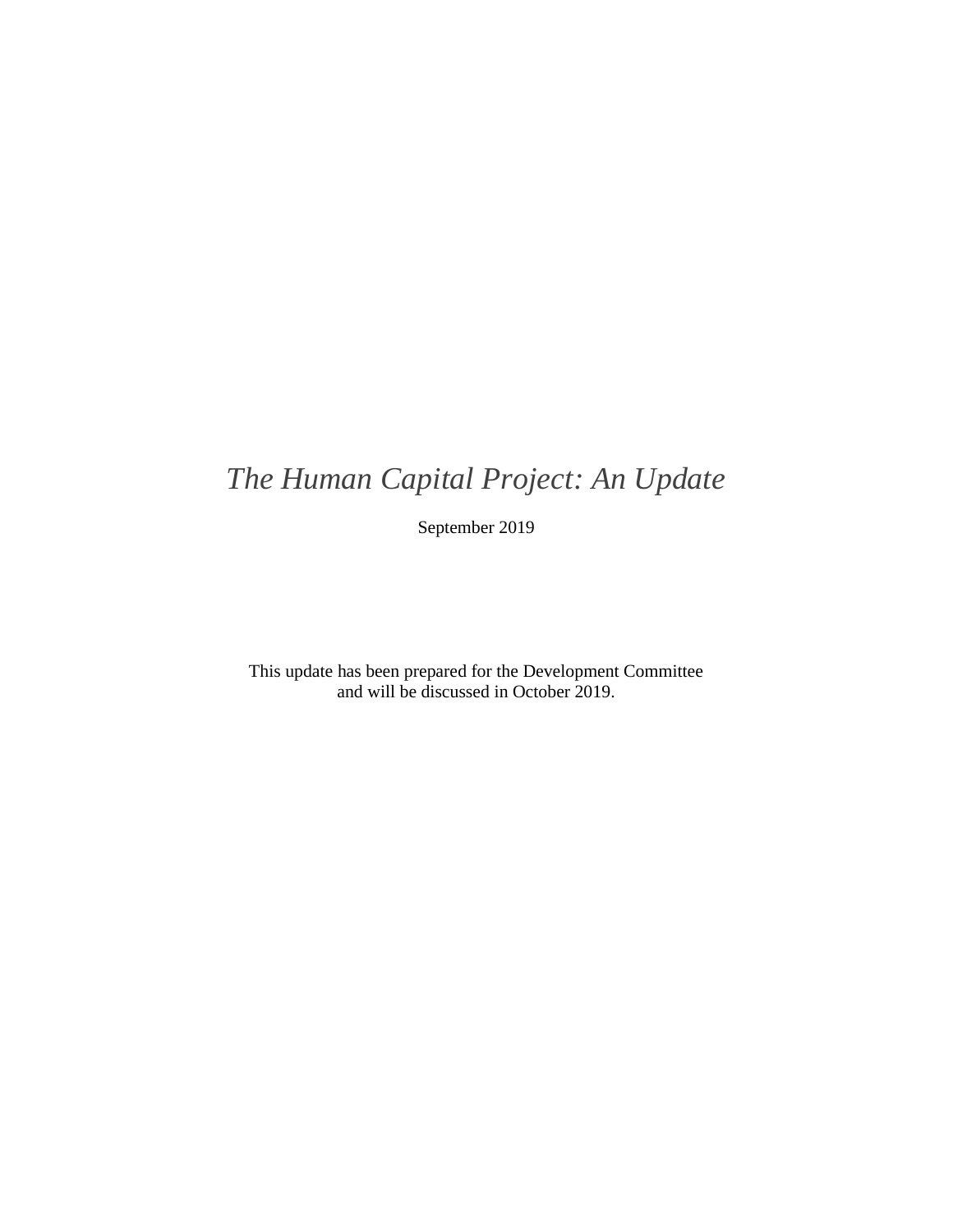# Table of Contents

| The Human Capital Project (HCP): Engagement and Action in FY19 3<br>1. |  |
|------------------------------------------------------------------------|--|
|                                                                        |  |
|                                                                        |  |
|                                                                        |  |
| 2.                                                                     |  |
|                                                                        |  |
|                                                                        |  |
|                                                                        |  |
|                                                                        |  |
|                                                                        |  |
|                                                                        |  |
| <b>3.</b>                                                              |  |
| 4.                                                                     |  |
|                                                                        |  |

### **Acknowledgements**

This paper was produced by Kavita Watsa and Emily Weedon, with inputs from Ayo Akala, Ciro Avitabile, Aaron Buchsbaum, Ritika D'Souza, Zelalem Debebe, Kathryn Gilman, Amer Hasan, Alex Leipziger, Pascale Schnitzer, Arlette Simo-Fotso, Jason Weaver, and Jozefien van Damme (World Bank) and Andrew Myburgh (IFC). The team is grateful to Annette Dixon, Amit Dar, Roberta Gatti, Nadir Mohammed, Dena Ringold, and Magnus Lindelow for advice and guidance.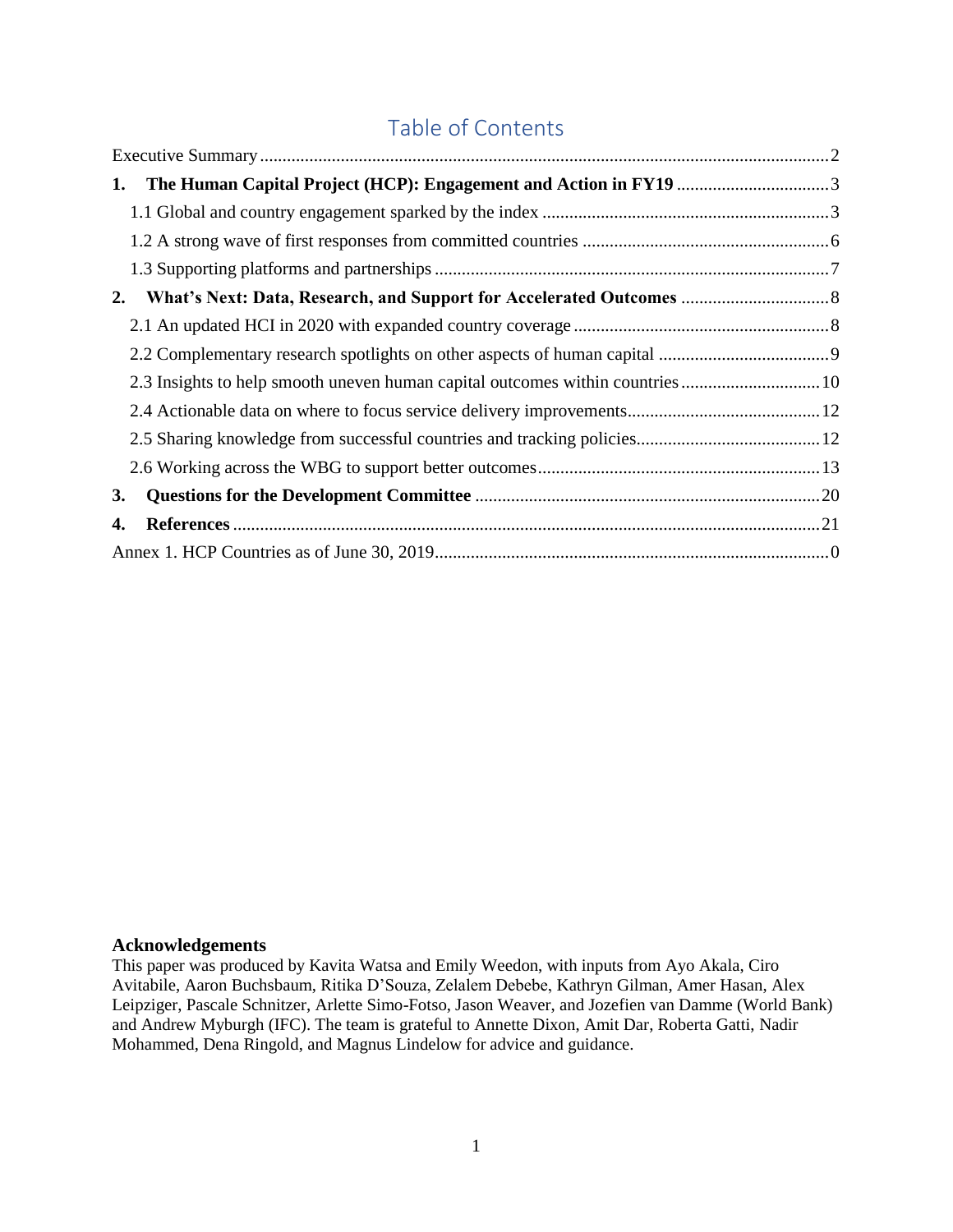# <span id="page-4-0"></span>Executive Summary

This paper summarizes progress and outlines next steps as the Human Capital Project builds momentum.

- **The Human Capital Index has drawn global attention to the economic case for investing more effectively in people**. While many countries have cause for concern, income losses will be worst in Sub-Saharan Africa, South Asia, and the Middle East and North Africa, where children born today will achieve only 40 to 50 percent of their potential productivity as adults, compared to what could have been possible with complete education and full health. This has serious implications for the jobs and economic transformation agenda.
- **Human capital deficits are a significant barrier to progress.** In the bottom 30 countries on the index—of which 28 are IDA-eligible—children born today will achieve barely a third of their potential productivity as adults. In addition to inadequate infrastructure, weak access to quality social services is obstructing progress toward several of the Sustainable Development Goals.
- **Financing, efficiency of spending, and governance are key challenges in countries that are offtrack.** Across developing regions, many countries with large human capital gaps are not raising enough resources nor sufficiently prioritizing human capital. External financing remains critical in the poorest countries, while others need support on how to enhance revenue mobilization. Spending efficiency needs to be raised, including by financing or enabling private provision of services.
- **Increased spending does not always deliver good outcomes.** In countries of all income levels, people are disadvantaged because of socioeconomic status, gender, sexual orientation and gender identity, geography, and environmental and other factors. Inadequate regulation of both public and private service provision, weak performance of service delivery systems, and other institutional and governance issues also hamper outcomes. In an era of constrained fiscal space, these challenges present opportunities for reform to catalyze better outcomes, particularly in middle-income countries.
- **Measurement and research on human capital focus on priority areas.** Work is underway to update the Human Capital Index with fresh data, analyze inequalities within countries, carry out complementary research on workforce skills and other dimensions of human capital, identify new areas of research, and provide actionable analysis on service delivery.
- **Key upcoming products include the next Human Capital Index in 2020**. Over the coming year, there will be an index retrospective capturing past trends, socioeconomic and subnational disaggregation of the index, and a global education policy dashboard and literacy policy package. A progress tracking tool is being developed to aid policymakers.
- **Countries are responding with concrete action.** Over 60 countries have joined the Human Capital Project. Many are taking concrete steps to build consensus and awareness, coordinate across sectors, improve measurement, and adopt reforms. The World Bank Group is helping accelerate critical knowledge transfer on human capital between countries through a specialized country network.
- **Many governments are concerned about good jobs and skills.** Low productivity work and unemployment are widespread concerns among policymakers. Countries need to support an enabling environment for job creation and quality education—both formal and on the job—that produces skills to match the needs of the labor market; and for utilization of human capital, particularly that of women who may face multiple barriers to entering formal or paid employment.
- **Work is underway across the WBG to meet growing country demand.** A new Africa Human Capital Plan aims to help increase productivity for the next generation by 13 percent by 2023. It will support women's empowerment, among other game-changing investments. Regional plans will follow for the Middle East and North Africa, and South Asia. Contributions of all World Bank Global Practices, including those beyond the social sectors, and of the IFC are a key focus.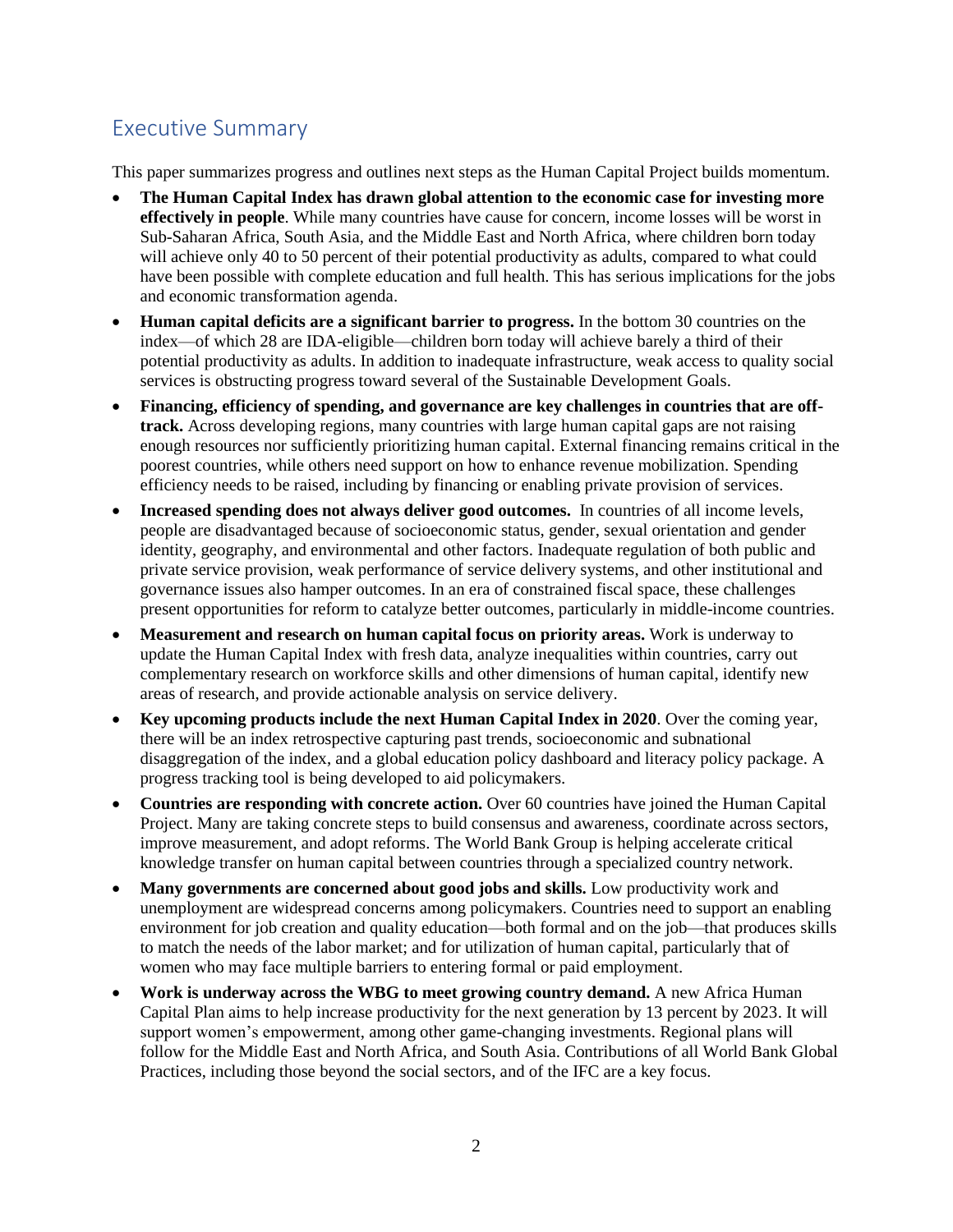# <span id="page-5-0"></span>1. The Human Capital Project (HCP): Engagement and Action in FY19

**The HCP was launched by the World Bank Group (WBG) in response to the scale of human capital deficits in many countries and mounting evidence on the cost of inaction**. In its first year, the HCP has drawn attention to the weak level of preparedness in many countries for the changing nature of work in this century and launched a strong effort to increase country engagement, support evidence-based action, and share knowledge on human capital issues.

**Released in October 2018, the Human Capital Index (HCI) catalyzed country commitment to accelerate more and better investments in people.** As of June 2019, over 60 countries across all income levels have joined the HCP (see Annex 1). An HCP Country Network, facilitated by the WBG, connects senior government officials around the world, mostly from finance ministries, but also including relevant line ministries, on more effective strategies to build human capital, while a coalition of human capital champions provides advocacy and advice globally. These achievements mark the beginning of a global movement poised to intensify in the years ahead.

**Strong country ownership of this agenda is timely in the face of global megatrends.** In the decade since the last global financial crisis, fiscal space has shrunk in many emerging market and developing economies, with a steady deterioration of debt sustainability (Kose et al, 2017). Simultaneously, global megatrends such as technological advancement, economic integration, migration, conflict, demographic trends, and climate change present interlinked challenges and opportunities for human capital formation (*Box 1*).

## <span id="page-5-1"></span>1.1 Global and country engagement sparked by the index

**The HCI was launched at Annual Meetings 2018, linking human capital outcomes with the productivity of the next generation (World Bank, 2018)**. Its headline finding was that almost 60



percent of children born today will reach only half their potential productivity, compared to what they could achieve with complete education and full health as defined by the index.

IDA/IBRD-eligible countries are worst affected in Sub-Saharan Africa (SSA) with an average HCI of 0.40, the South Asia Region (SAR) with 0.46 and the Middle East and North Africa (MENA) 0.49 (*Figure 1*).

**Figure 1: Human Capital Index averages for IDA/IBRD countries**

**With three productivity-linked components—survival, schooling, and health—the HCI has fueled growing global interest in human capital.** *World Development Report 2019*, which contains an explanation of the index (World Bank, 2019), was accessed over 1.3 million times after publication and HCI datasets were downloaded 31,000 times. The index was covered widely in the press with nearly 1,500 news articles, and 90 percent of top-tier media articles highlighted economic messages.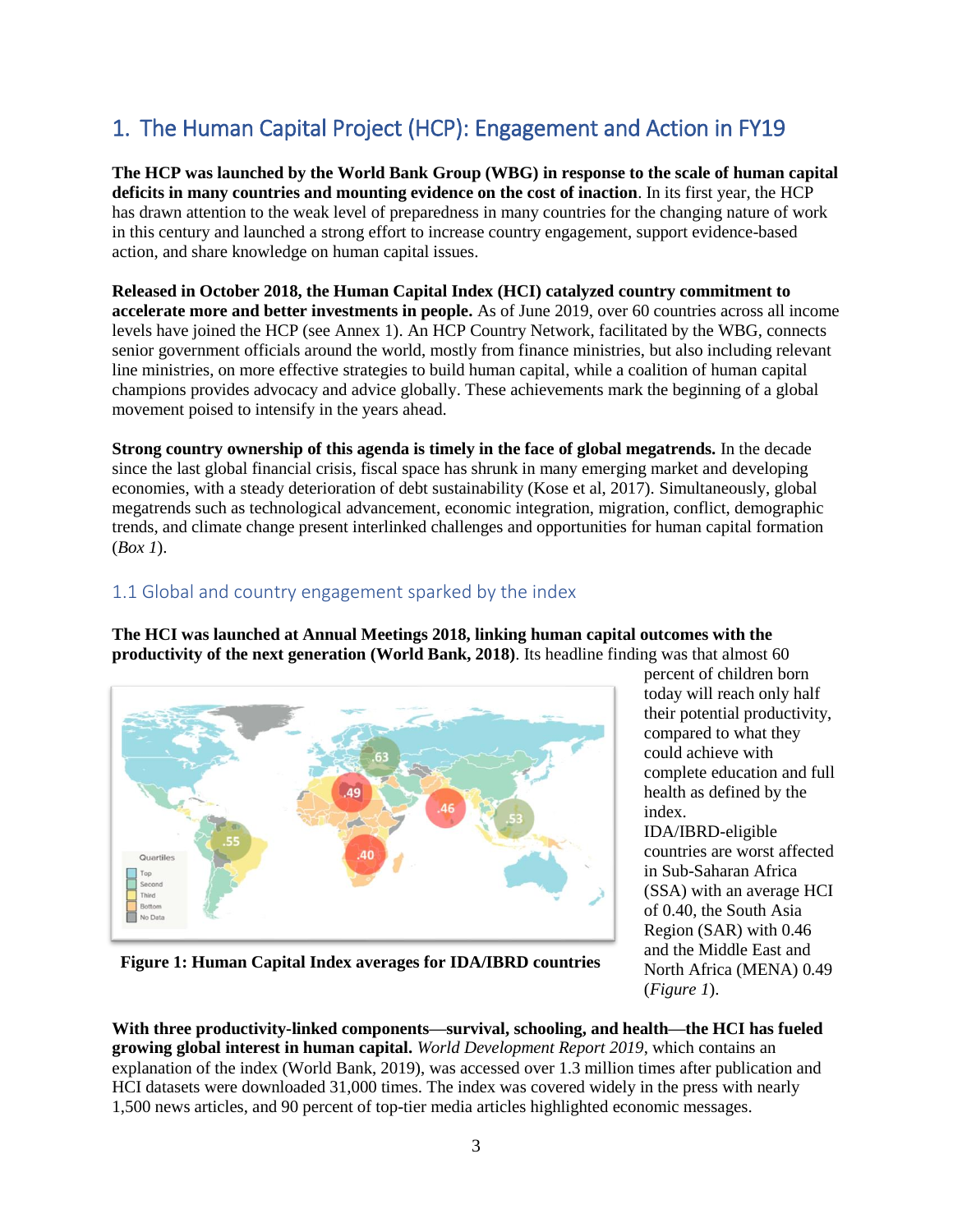An *Open Letter to the World* signed by human capital champions was circulated to 13.5 million readers of the *Financial Times*. Country briefs for each country in the HCI are available online, summarizing performance relative to the global frontier, and presenting comparisons with other countries in the same income group and geographic region. A FastDraw video explaining the HCI is also online in 7 languages.

**The HCI provides insights to guide more effective investments in virtually all country contexts**. HCI scores vary considerably—from Chad (0.29) to Ukraine (0.65) to Singapore (0.88)—showing that all countries can do more to improve their human capital outcomes. While more work is needed to quantify the existing human capital of countries and strengthen the prospects of today's adults, the index has drawn attention to the scale of human capital deficits and the barriers that prevent households from building human capital. It has also highlighted the need to invest early in young children.

**The 30 countries with the lowest index scores (HCI average 0.36) share many features.** The majority are in SSA. Over a third are affected by fragility, conflict and violence (FCV). Most have a total fertility rate over 4 and are pre-demographic dividend (could potentially register economic gains as a result of changes in the age structure of the population). Many have high stunting rates of over 30 percent, and over half have maternal mortality ratios of over 400 deaths per 100,000 live births. The average number of learning-adjusted years of school is only 4.2. Collectively, the lowest-performing countries account for a significant share of the global population falling short on key indicators. For example, Nigeria accounts for about a quarter of under-five deaths in Sub-Saharan Africa and over a tenth globally. Improving social services, empowering women and girls, and working towards a demographic dividend are key objectives for this group.

**Middle-income countries fare better on average but face serious challenges.** Many have deficits in learning-adjusted years of school, a key HCI component. Children who start school at age 4 in Brazil can expect to complete nearly 12 years of school, but experience only 7.6 years of learning. In Romania, children get over 12 years in school, but only 8.8 years of learning.

**For many middle-income countries, disaggregation of the index highlights key opportunities for focused reform to smooth the unevenness of human capital outcomes.** Also, while faced with the need to urgently improve the prospects for all children born today, these countries are often grappling with pressing issues such as unemployment and low productivity, non-communicable diseases (NCDs) that are sometimes rooted in early neglect, and already aging populations—all of which require strong policies and programs. It is important to invest early to ensure that older populations are eventually healthier and more productive.

**While wealthier countries tend to have higher HCI scores, some face significant human capital issues.** These include poor learning outcomes, high burden of NCDs, and low female labor force participation. In MENA, for example, while spending on education is above the OECD average, school attainment is more aligned with countries in lower income brackets.

**Since the launch of the index, the number of HCP countries has more than doubled.** In 2018, prioritization of human capital drew 28 countries to become HCP early adopters, beginning with a request from Tunisia's late President Essebsi to engage on issues related to the index. Now, the HCP country network spans a group that is diverse in income level, country context, and index performance (*Annex 1*).

**HCP support for human capital development goes beyond challenges reflected in the index to respond holistically to countries' wide-ranging human capital priorities.** The index does not capture all dimensions of human capital and the HCP country support goes well beyond the issues that it covers. Section 2 of this paper outlines how the WBG, with partners, is working on new data and research to engage an even broader set of countries and build further momentum.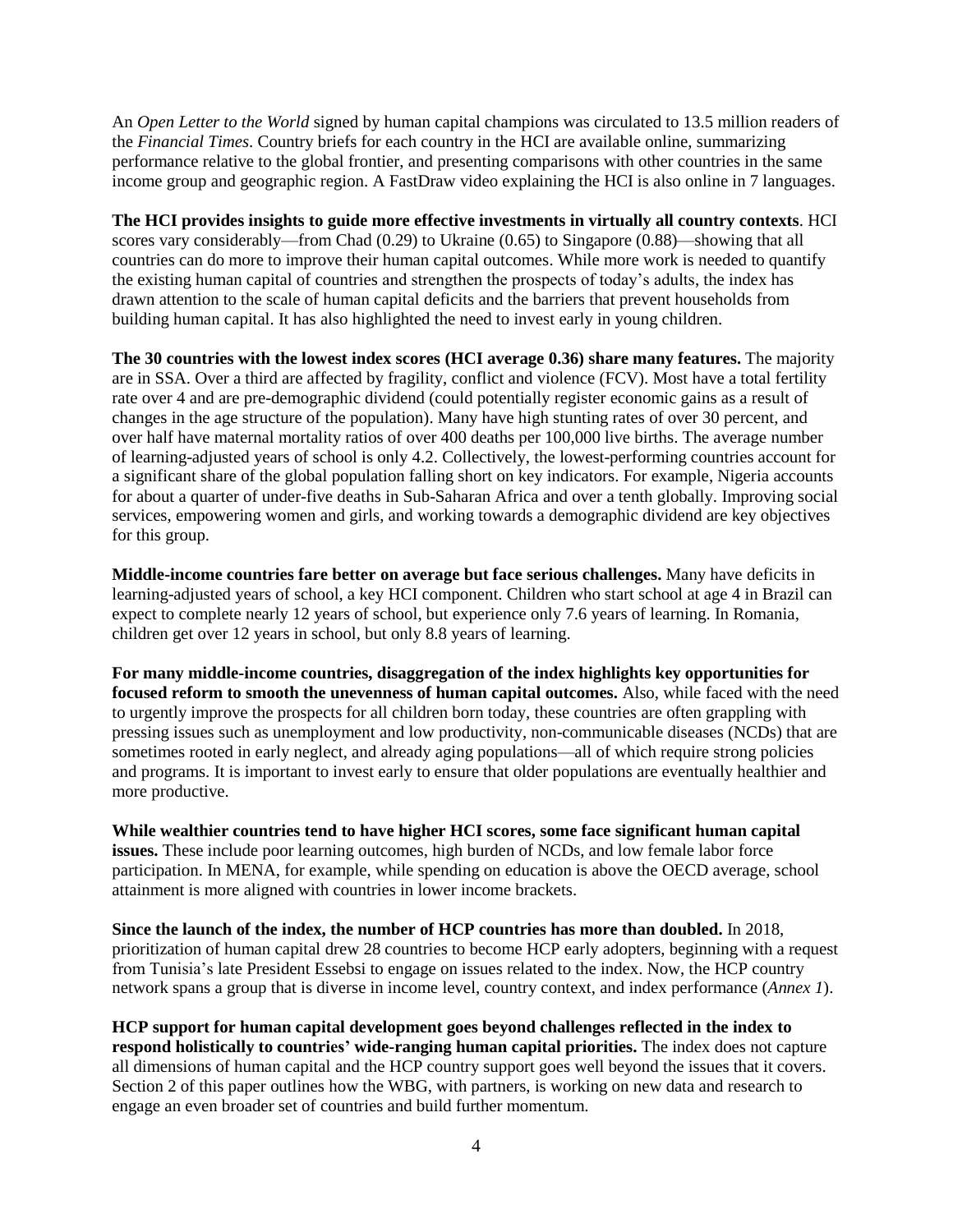#### **Box 1. The links between global megatrends and human capital**

**Technological advancements have implications for jobs and economic transformation.** Technology presents opportunities if worker skills respond to the changing nature of work. Since 2001, the share of jobs requiring nonroutine cognitive and socioemotional skills has risen from 19 to 23 percent in emerging economies. Preparing workers for higher order skills increases their productivity and helps countries grow and compete globally. Technology could also have a strong impact on the delivery of social services to communities that need them most. The Jobs and Economic Transformation Development Committee paper addresses this critical issue in more detail.

**Economic integration changes the nature of skills in demand**. Free trade agreements and better infrastructure have reduced the cost of cross-border trade, allowing transactions to take place wherever costs are lower, and firms are outsourcing more tasks to the market. As the boundaries of firms have expanded, the corporate labor share has declined; World Bank analysis shows a decline in two-thirds of 76 developing countries between 1975 and 2012.

#### **Economic migration may increase further with positive implications for sending and receiving countries.**

The search for jobs across borders—accounting for 90 percent of all migration—will likely increase as people seek the benefits of labor mobility, as well as move in response to income gaps between countries, social inequalities, automation of jobs, aging populations in higher-income countries, and climate change. Evidence demonstrates that these migrants contribute positively to the economies of both the country from which they came and in which they settle (World Bank, 2019). Capturing such returns warrants attention to migration flows, investing in education and skills development, and supporting both migrants and native-born workers in destination communities.

**Protecting and building human capital during conflict can help address fragility.** Violent conflict has risen sharply in recent years. In 2016, out of 47 state-based violent conflicts, 18 spread beyond national borders —more than in any year after World War II (UN, World Bank 2018). Increased support in fragile and conflict-affected situations, including building capacity to reduce implementation gaps, protects and builds human capital, while also helping to increase trust and tackle the root causes of fragility. Building and protecting the human capital of internally and forcibly displaced persons warrants specific attention for both the displaced and their host communities.

**Demographic trends require strong policy interventions.** Challenges relate to both high fertility rates and aging.

- **High fertility rates** remain a serious challenge, and women's empowerment is central to meeting it. While fertility decline is a key driver of the demographic dividend and female secondary school enrollment is linked to lower fertility rates, both are off-track in many low-income countries. Reversing this trend could help deliver economic gains if coupled with growth-oriented policies. In the Democratic Republic of Congo, a 3-child difference in total fertility rates could result in a 57 percent increase in real GDP per capita by 2050 (Hasan et al. 2019).
- While higher life expectancy is a major achievement, increased demand for services for older people has fiscal implications in developing countries with **aging populations**. Stronger human capital can compensate for a shrinking labor force as countries age. Lifelong learning enables greater productivity of the existing workforce by mitigating the risks of skills obsolescence, and can help the elderly to remain active and transfer their human capital to successive generations, while encouraging women's participation in the workforce can help offset the impact of aging.

**Human capital and climate change impact one another.** Severe stunting could increase by 31 to 55 percent in parts of Africa and 62 percent in South Asia due to the impact of climate change on crop yields (Lloyd et al. 2011). A recent study shows that extreme heat could reduce human learning by about 15 percent (Goodman, et al. 2018). However, human capital investments could have a positive effect on climate change and its management. Investing in universal education and access to reproductive health could reduce global carbon emissions by 120 billion tons by 2050 (Hawken, ed., 2017).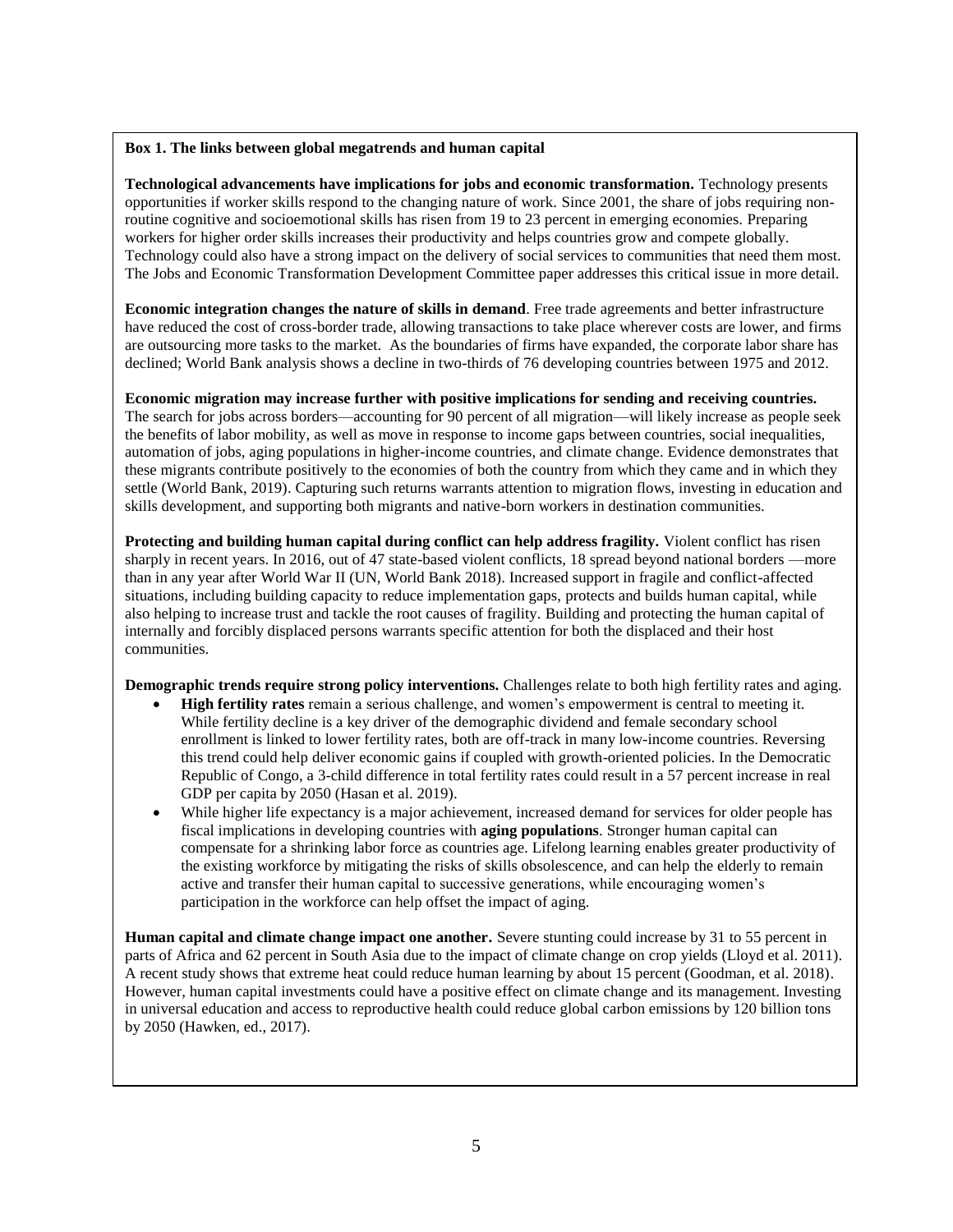## <span id="page-8-0"></span>1.2 A strong wave of first responses from committed countries

**In some countries, human capital is being championed at the highest level of government.** In Pakistan, Prime Minister Khan emphasized human capital outcomes in his inaugural address. Ethiopia's Prime Minister Ahmed is championing education quality. Azerbaijan, Nepal, Bhutan, Botswana, the Pacific Islands, and Pakistan have held Human Capital Summits and other high-level events. Recent thematic events have drawn attention to key issues, including the Mashreq Women's Economic Empowerment Conference in Beirut and the Digital Economy Summit in Amman. In addition, events in Beirut and Tunis have focused on unlocking young people's potential as a driver of growth in MENA, and high-level fora are expected in Kuwait and Saudi Arabia. An ASEAN event focused on human capital will be held in Bangkok in September 2019.

#### **Human capital has been prioritized in the national development plans of several HCP countries.**

Following a stocktaking of human capital and investments in people, Sierra Leone launched its National Development Plan, *Human Capital for Development,* in 2019, with the central theme of promoting human capital and protecting vulnerable people. In Indonesia, human capital is a key priority area of the President's vision for his second term and has become a core pillar of the new Medium-term Development Plan 2020-2024 as well as a main cross-cutting topic of the 2020 Fiscal Framework. In Peru, the government's National Competitiveness Plan includes human capital as one of its objectives and adopts a whole of government approach in this effort. The government is prioritizing investment in education quality and early childhood development. In Kenya, a Presidential taskforce is working to align human capital with Kenya's "Big Four" Action Plan covering food security, affordable housing and healthcare, and manufacturing.

**Many countries are intensifying efforts to develop human capital using whole-of-government strategies across sectors and levels of government.** About a dozen countries have held national retreats on human capital outcomes. Angola has convened multiple ministries to identify priorities and resolve implementation bottlenecks. Ukraine has created a high-level Human Capital Board to coordinate efforts. Nigeria is building ownership from the federal level to local levels, with its new human capital plan endorsed by state governors and key ministries.

**Some HCP countries have begun implementing reforms to enact their policy visions.** Following its development of a vision to accelerate progress on human capital outcomes, Tunisia has adopted a national early childhood development strategy and the "Amen" law to improve coverage of the social assistance system. Mali announced reforms effective 2023 that will make health services free for children under age 5 and pregnant women. In April 2019, Pakistan launched a flagship program, *Ehsaas,* focused on investing in people, reducing inequality, and lifting lagging districts, with an emphasis on modern data and technology to deliver results. The Gambia is prioritizing a new national cash transfer program, *Nafa,* to enable the poorest households to cover basic needs while investing in the human capital acquisition of their children.

**Examples exist of low-income countries that have recently shown a steady commitment to better resourcing the social sectors.** Between 2012 and 2016, Guinea and Sierra Leone both increased education spending by 41 percent. Over the same period, Guinea increased health spending by 63 percent and Sierra Leone by 45 percent. Improved outcomes in many countries will require similar prioritization of human capital in the domestic budgeting process. Most recently, after joining the HCP, the Nepalese Ministry of Finance announced a 22 percent increase for the social sectors next year. Also, Morocco, in addition to traditional and already substantial spending on social sectors, will invest US\$1.8 billion in the National Initiative for Human Development over five years to accelerate progress.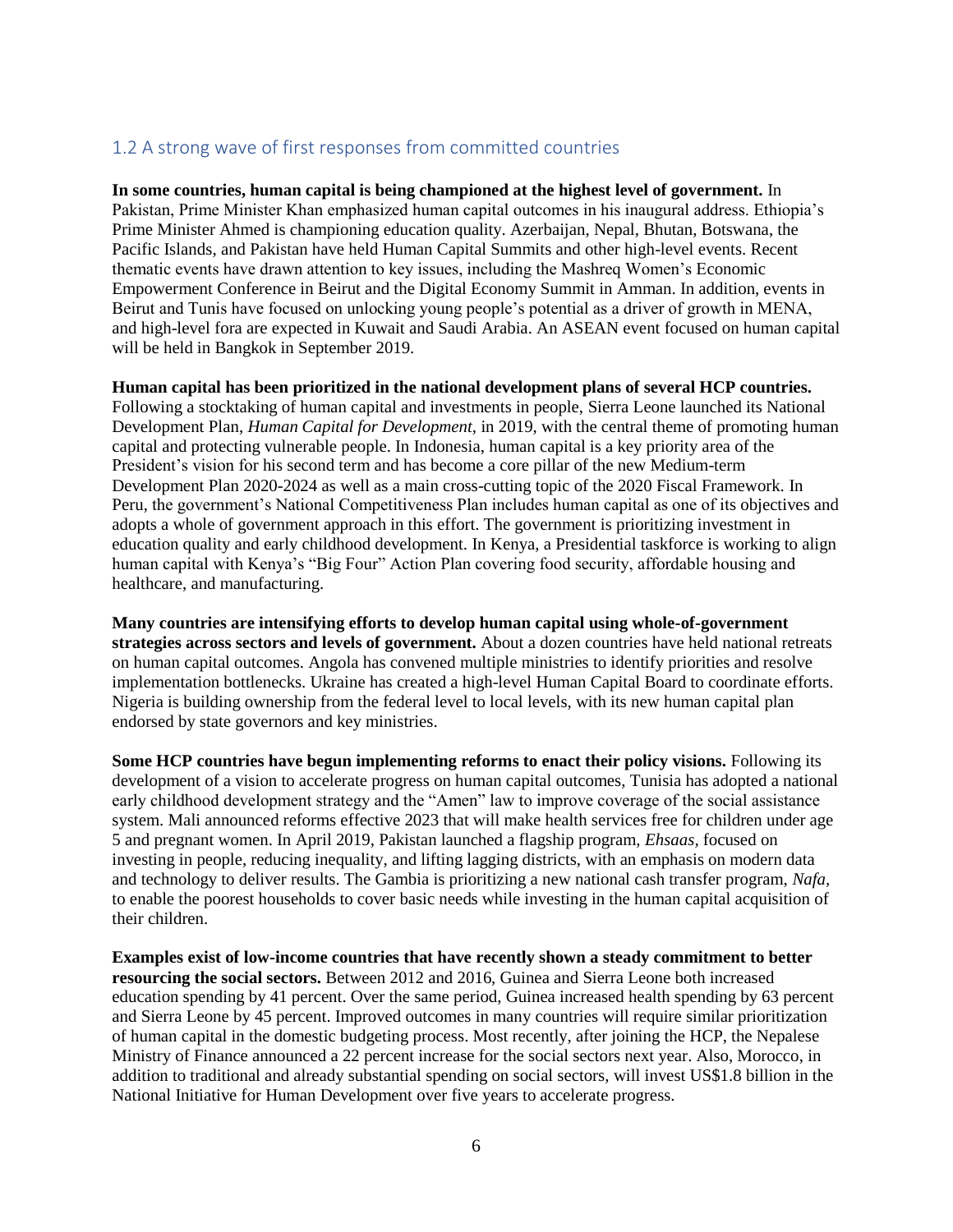**Some countries are trying to achieve more within their existing levels of spending.** In Indonesia, where the stunting rate remained stubbornly high at above 30 percent despite economic growth and substantial investments in nutrition programs, the Vice President launched a new national multisectoral stunting strategy that committed 23 ministries to converge an evidence-based set of priority interventions on 24 million "1,000-day" households—those with pregnant mothers or children under age two—across 6,000 islands. Because Indonesia is a highly decentralized country, the strategy involves aligning spending and accountability across provinces, districts, and villages*.* Sierra Leone has committed to a human development-centered public expenditure review to better understand allocation of resources in related sectors.

**Countries are innovating and leveraging technology to encourage better human capital outcomes.** Cabo Verde has launched innovative pilots to equip all students with digital skills, including "weblabs" powered by solar energy to teach robotics and coding in secondary schools. The United Arab Emirates is working on a case study for policymakers interested in volunteer-sourced translation of high-quality digital learning materials with an annotated toolkit based on the country's *Madrasa* portal. After learning of India's innovative use of digital technology to tackle stunting during a learning exchange in January, Indonesia is piloting an Android app to empower communities to converge priority nutrition interventions and hold frontline service providers accountable for service delivery.

**Many HCP countries are taking steps to improve measurement.** In 2018, Uzbekistan announced it would join the Programme for International Student Assessment (PISA) in 2021 to measure student learning and be included in the HCI. Efforts are also underway to support the first ever PISA for Mongolia. In 2019, Philippines participated in the Trends in International Mathematics and Science Study (TIMMS) for the first time since 2003. Several countries (including Central African Republic, Cote d'Ivoire, Guinea, Niger, and Nigeria) are implementing early grade assessments of reading and mathematics with WBG support. Further, Morocco aims to use the HCI to measure progress under its National Initiative for Human Development and will work to improve measurability by gathering data on the quality of early childhood development services. Indonesia is introducing measurements of stunting in its national survey starting in 2019 and, in Peru, multiple national surveys now include measures of early childhood development.

**The HCP has a strong focus on fragile and conflict-affected situations (FCS).** Ten of the HCP countries are listed as fragile situations by the WBG, more than a quarter of all countries currently classified as such. There is growing recognition that violence and fragility can have long-lasting negative impacts on human capital formation and utilization. Specific government responses, as noted above and elsewhere in the paper, include policy, program, and measurement actions in many of these countries.

## <span id="page-9-0"></span>1.3 Supporting platforms and partnerships

**The HCP Country Network allows countries to share experiences and discuss reforms toward their common vision.** An online platform provides an invitation-only space for focal persons—mostly from ministries of finance or planning—to stay connected. Users can share ideas, review upcoming events, and access a knowledge library. A newsletter, *Human Capital Project: Country Connections,* was launched in January 2019 to highlight innovative country policies and programs; showcase global, regional, and national events; and share the latest knowledge and data. A public version is planned in FY20.

**At the 2019 Spring Meetings, government focal persons from 41 HCP countries convened in Washington, D.C., for a specialized forum.** Discussions were driven by the experiences of a range of countries on themes such as economic performance, whole-of-government strategies, early childhood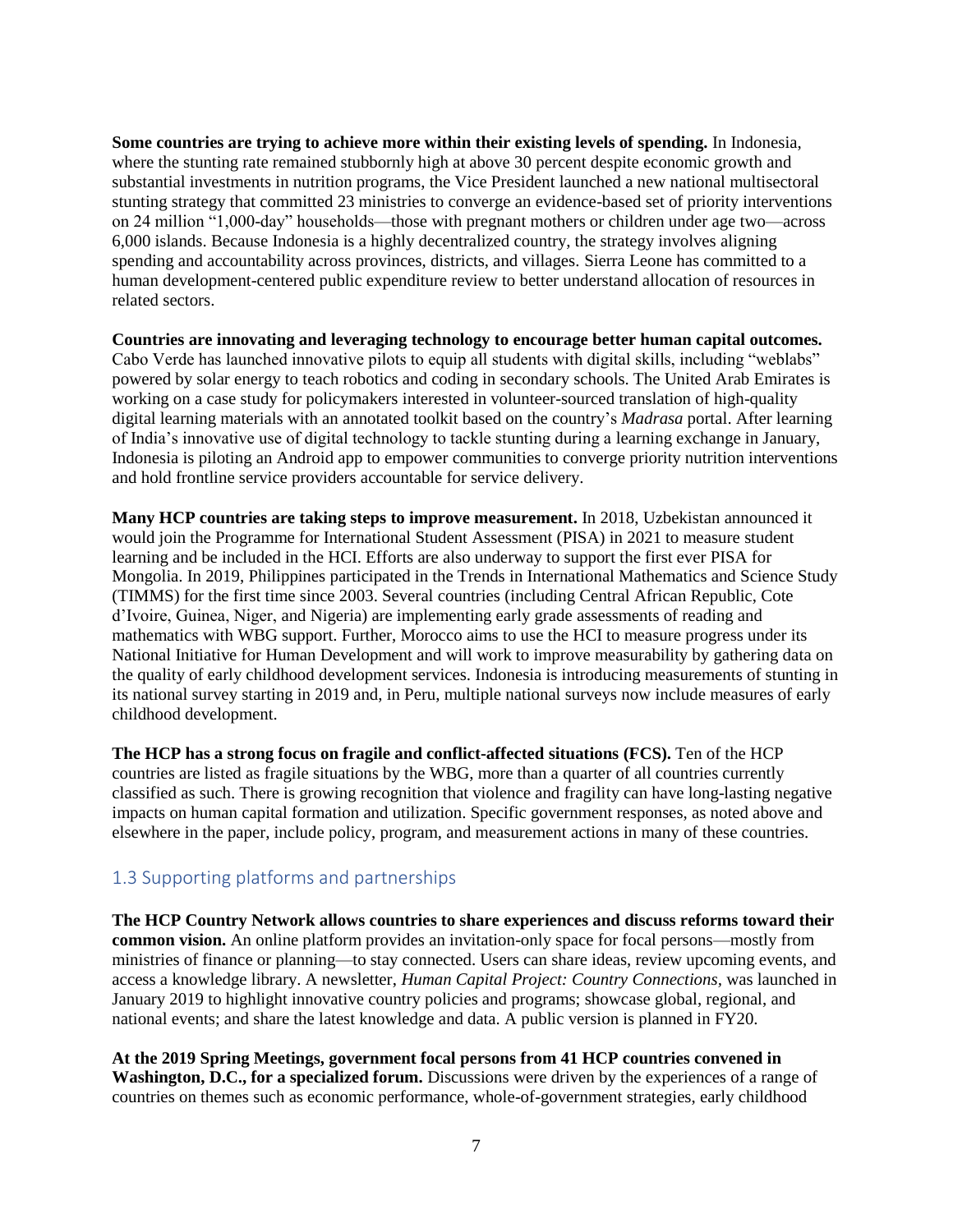development, learning outcomes, universal health coverage, and safety nets. Participants requested more learning opportunities, especially on domestic resource management and the jobs agenda.

**Individual countries are also trying to share their knowledge more widely.** For example, Vietnam, which performs well on student learning relative to the OECD average, is developing a retrospective on education and has participated in a knowledge exchange with Cote d'Ivoire.

**Human capital champions have used their influence to drive the agenda forward.** These champions are an informal coalition of global leaders across philanthropy, civil society, private sector, multilateral institutions, and governments who advise the WBG on HCP directions, advocate for more and better investments in people, and engage on specific issues. In the past year, these champions have used their voice across a range of platforms, participated in public advocacy events, and actively carried human capital messages across social media channels to reach 17.5 million people.

**Partnerships add considerable strength to the efforts of the HCP, and fill key gaps.** The WBG's partnership with UNICEF and the WHO in Yemen is an example of how various institutions can combine capabilities to build and protect human capital on the ground during conflict. In the multilateral space, under the Japan G20, the Development Working Group has produced an initiative on investing in human capital and the G7 Development Ministers' communique includes strong references to the HCP.

# <span id="page-10-0"></span>2. What's Next: Data, Research, and Support for Accelerated Outcomes

**An updated HCI release is planned for 2020, alongside work on disaggregation of the HCI, exploration of new areas of human capital research, and strengthening HCI data quality.** An updated HCI is expected in 2020 with expanded country coverage. Work is underway to analyze HCI inequalities within countries, and strengthen the quality of HCI data by filling data gaps, improving consistency, and achieving faster validation of data (Box 2). Complementary research is expected on additional dimensions of human capital, as well as actionable analysis on service delivery.

## <span id="page-10-1"></span>2.1 An updated HCI in 2020 with expanded country coverage

**More countries and newer learning data will be included in the 2020 index.** The WBG will release an updated global HCI during the first half of 2020. With the availability of recent data, especially for small island nations, the update will include about eight new countries, to cover up to 165 countries. The update is timed to follow the release of PISA data for about 80 countries in December 2019, introducing fresh measurement of learning for them.

**However, the 2020 update will not significantly change the HCI values for many countries from 2018, as it typically takes at least a few years to reflect progress or deterioration across index indicators.** The index will be gender-disaggregated for all countries with available data. Box 2 shows the full range of issues on which strong country consultations are important.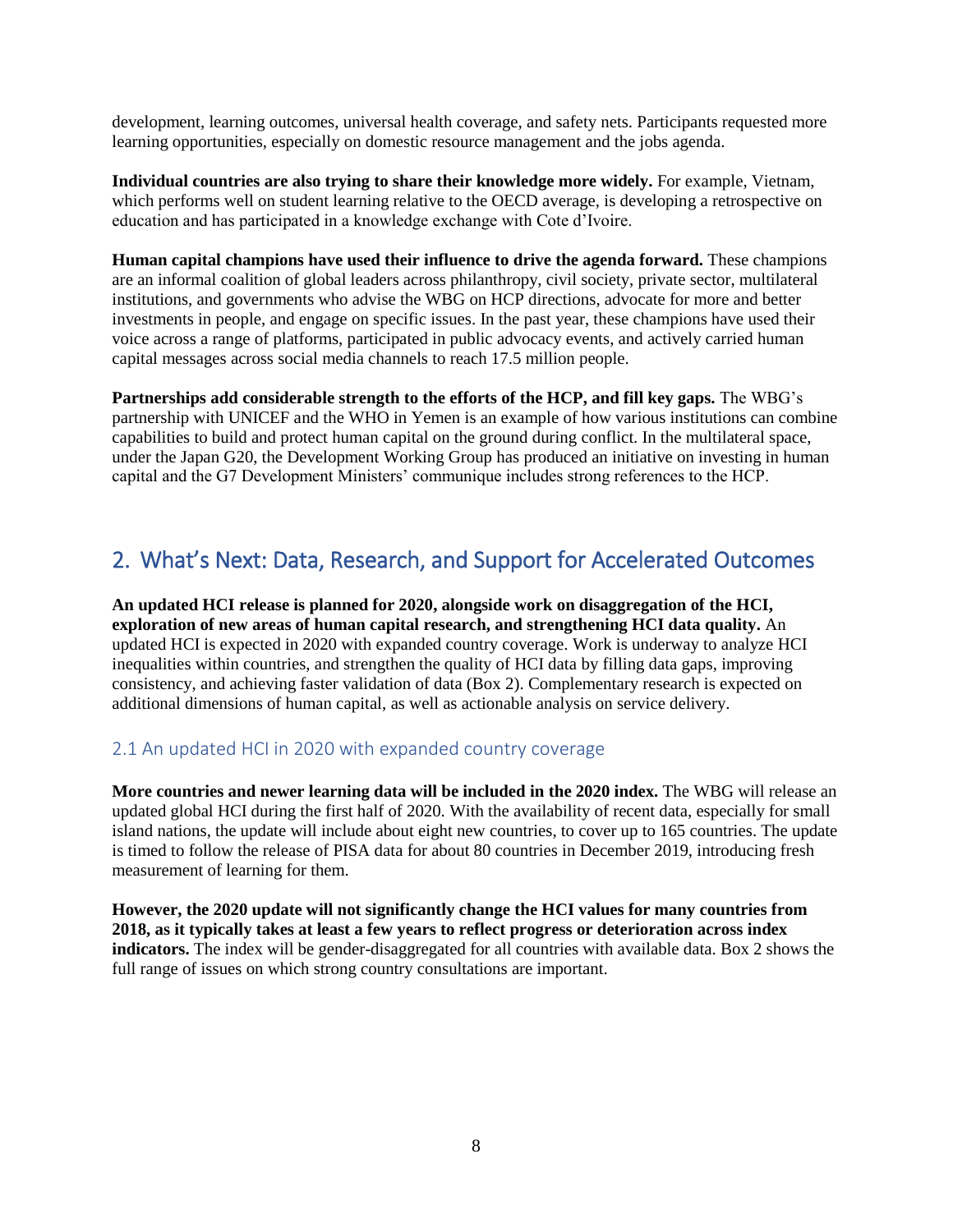#### **Box 2. Strong country engagement on the Human Capital Index, including on data quality**

**Data timeliness and consistency.** For 12 countries, some of the data used to calculate current HCI scores is over 10 years old and, for another 31 countries, data is between five to 10 years old. The WBG has started to work with countries and partners to improve the timeliness and consistency of data that feeds into the HCI, as this strengthens its overall quality. For expected years of schooling, for example, the HCI uses total net enrollment rate (TNER) data when available, but these data are missing for many countries and years, necessitating use of other measures and reducing consistency of cross-country and over-time comparisons. For the 2020 index, the WBG will continue to work with countries to make more TNER data available.

**Data validation and future methodological development**. Extensive consultations are needed to: (i) validate the data used in HCI calculations and foster understanding of country-specific data requirements; and (ii) identify future methodological development of the index that will be useful for policymakers. Human capital events organized by countries are an ideal venue; these will be supplemented by workshops and targeted outreach activities. High-level discussion on consultations is expected in the coming months.

**Index retrospective.** There is demand from countries to document past trends in the HCI and its components. Such analysis could inform country expectations of the rates of progress that are realistic to achieve in the medium term. It also would serve as a counterpoint to short-term changes in the HCI, which are likely to be small. The retrospective will generate a well-curated time series of HCI component data, as well as the overall HCI, for as many countries as possible from the early 2000s onwards. This will require significant collaboration with governments on data sources and availability to fill gaps in standard published sources.

**Capacity building.** These activities will aim to build know-how among representatives of governments, NGOs, and academic institutions. The team will prepare workshops and webinars that discuss the HCI formulation and its economic implications, as well as guidelines for in-country capacity building through formal training and a learning-by-doing approach. Objectives of capacity building include developing communities of practice for the use of the HCI as a policymaking and research tool.

## <span id="page-11-0"></span>2.2 Complementary research spotlights on other aspects of human capital

**The HCI currently excludes some dimensions of human capital (e.g., the skills gap of the current workforce) because of data paucity**. While the 2020 update will not change either the dimensions of human capital or the aggregation methodology, upcoming methodological work will explore issues that will interest a wider set of countries, in consultation with leading technical academics.

**Complementary research spotlights will investigate other dimensions of human capital.** These include: (i) skills of the working age population; (ii) the utilization of human capital; and (iii) noncommunicable diseases. Some of this work will be done for subsets of countries for which data are available and are complementary to the core structure of the overall HCI.

**Many countries have raised current workforce skills as a missing element in the HCI.** This implies not just cognitive ability and educational attainment, but also socioemotional and job-relevant skills. While data from Programme for the International Assessment of Adult Competencies and STEP surveys reflect adult literacy, numeracy, skills gained on the job, and ability to problem-solve in technology-rich environments, they cover only about 50 high- and middle-income countries, and do not allow consistent comparisons across low-income countries (Laajaj et al., 2019). There are ongoing efforts to increase the cross-country comparability of personality traits measures relevant in the labor market. Through a recently signed partnership, the WBG and UNESCO Institute for Statistics will endeavor to step up adult skills measurement by developing the protocols for integrating the adapted version of the Literacy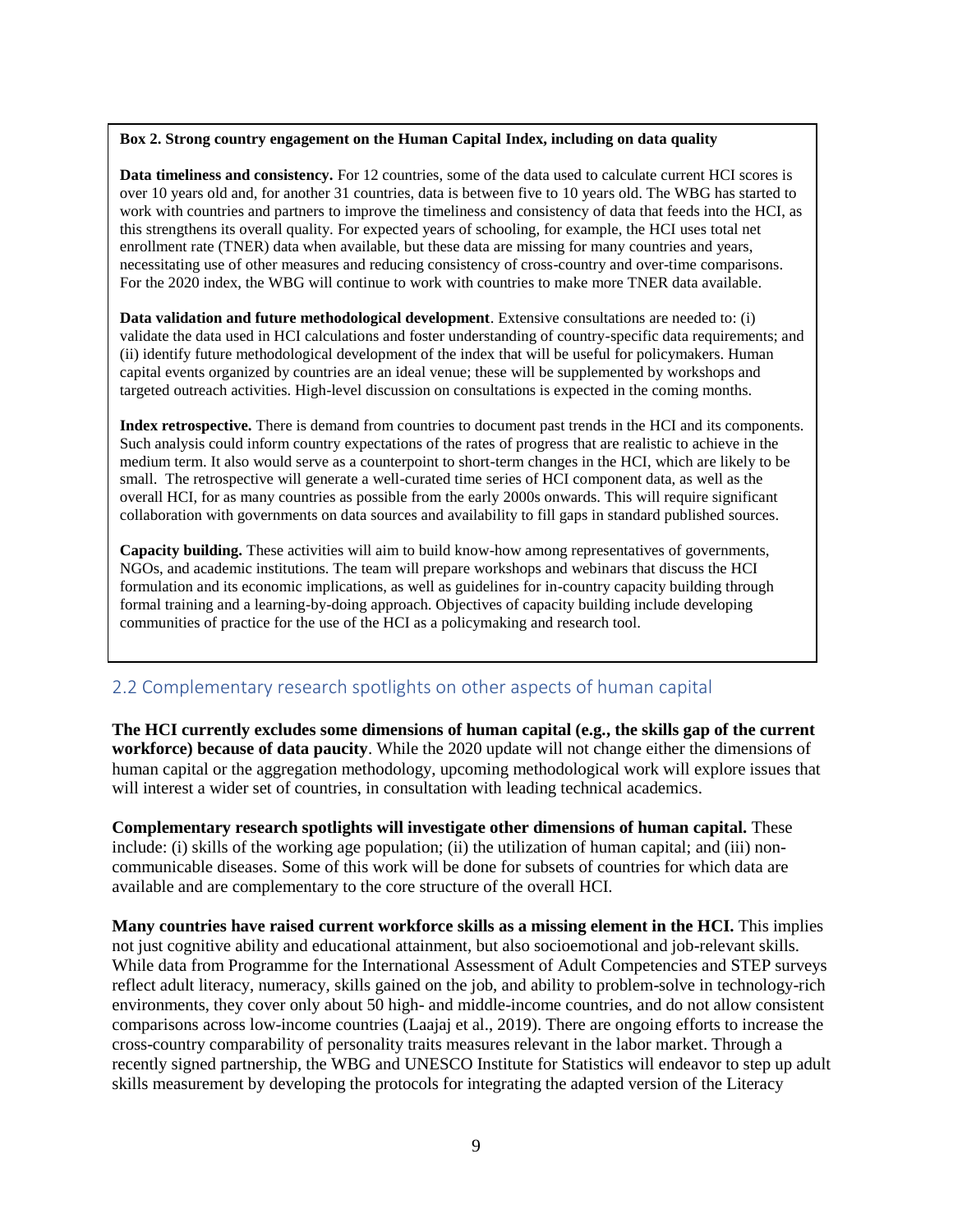Assessment and Monitoring Programme into regular household surveys. This could help create a sustainable mechanism to measure the skills of adult populations in low-income countries.

**The utilization of human capital is another critical extension of human capital research.** At a given level of human capital, individual characteristics (e.g., gender, previous occupation, family factors) and country-specific factors (e.g., investment climate, labor market regulations, social norms, economic growth/structure) can affect job availability, incentives to seek jobs, and prospects of finding and retaining them. Because of differences across these groups of factors, two countries with the same amount of human capital on average might reap varied benefits from it. And although there is evidence that girls overtake boys in terms of human capital outcomes in many countries (World Bank, 2019), girls have fewer opportunities to utilize their human capital in the labor market than boys. According to the ILO, in 2018, the employment to population ratio among those aged 15 or older was 71 percent among men and just 45 percent among women. Women's empowerment and gender equity in the utilization of human capital can have significant impacts for economic growth (*Box 4*).

#### **The WBG will analyze properties of the employment rate as a proxy for human capital utilization.**  While this has limitations (it can potentially underestimate informal, self-employed, or unpaid work), in

line with the HCI, it is an actionable indicator with relatively large geographic coverage. Educated people who are unemployed for long periods of time or those who do not enter the labor market right after school experience deskilling as their human capital erodes. Measures of unemployment help quantify this risk.

**Non-communicable diseases (NCDs)—including cardiovascular disease, diabetes, cancer, chronic respiratory diseases, obesity, and mental health conditions— influence the economy in several ways**. First, when people of working age die of a disease, aggregate output suffers a direct loss. This dimension is already captured in the HCI by the inclusion of the Adult Survival Rate. Second, people of working age who suffer from disease might be less productive, work less, or retire earlier. Finally, current medical treatment and prevention require substantial resources, part of which could otherwise be used for productive investments in infrastructure, education, or research and development. In the long run, there is evidence (Jayachandran and Lleras-Muney, 2009) that a reduction in adult mortality can help increase the incentives to invest in human capital since the benefits can be reaped over a long period of time. The WBG's Health, Nutrition, and Population Global Practice is supporting policy research in this area.

## <span id="page-12-0"></span>2.3 Insights to help smooth uneven human capital outcomes within countries

**A national HCI value can mask significant disparities in outcomes within a country—across regions, socioeconomic groups, and gender—which may have critical policy implications (***Box 3***).**  Regional and socioeconomic disaggregation of HCI components can help increase returns to investing in human capital by targeting disadvantaged groups.

- The methodology for subnational HCI values enables calculation at any subnational level where the relevant representative data are available. This has been done for over a dozen countries, including Angola, Chad, Indonesia, Mali, Niger, Pakistan, Peru, the Philippines, Romania, Sierra Leone, Sri Lanka, and Vietnam. Notably, differences in HCI scores within countries can be as large as—and sometimes larger than—gaps across countries. The analysis reveals geographic inequities, as well as ethnic inequities in both health and education outcomes (as in the case of Vietnam), and signals that nuanced targeting of government policies is key.
- Similarly, the national HCI masks socioeconomic inequalities. The WBG has begun analysis of child survival, enrollment, test scores, and stunting for over 50 countries for which data allows disaggregation by wealth quintile using a common methodology. Here too, preliminary results show that differences within countries can also be as large or sometimes larger than across countries and suggest that seven of the 10 most unequal countries are middle-income.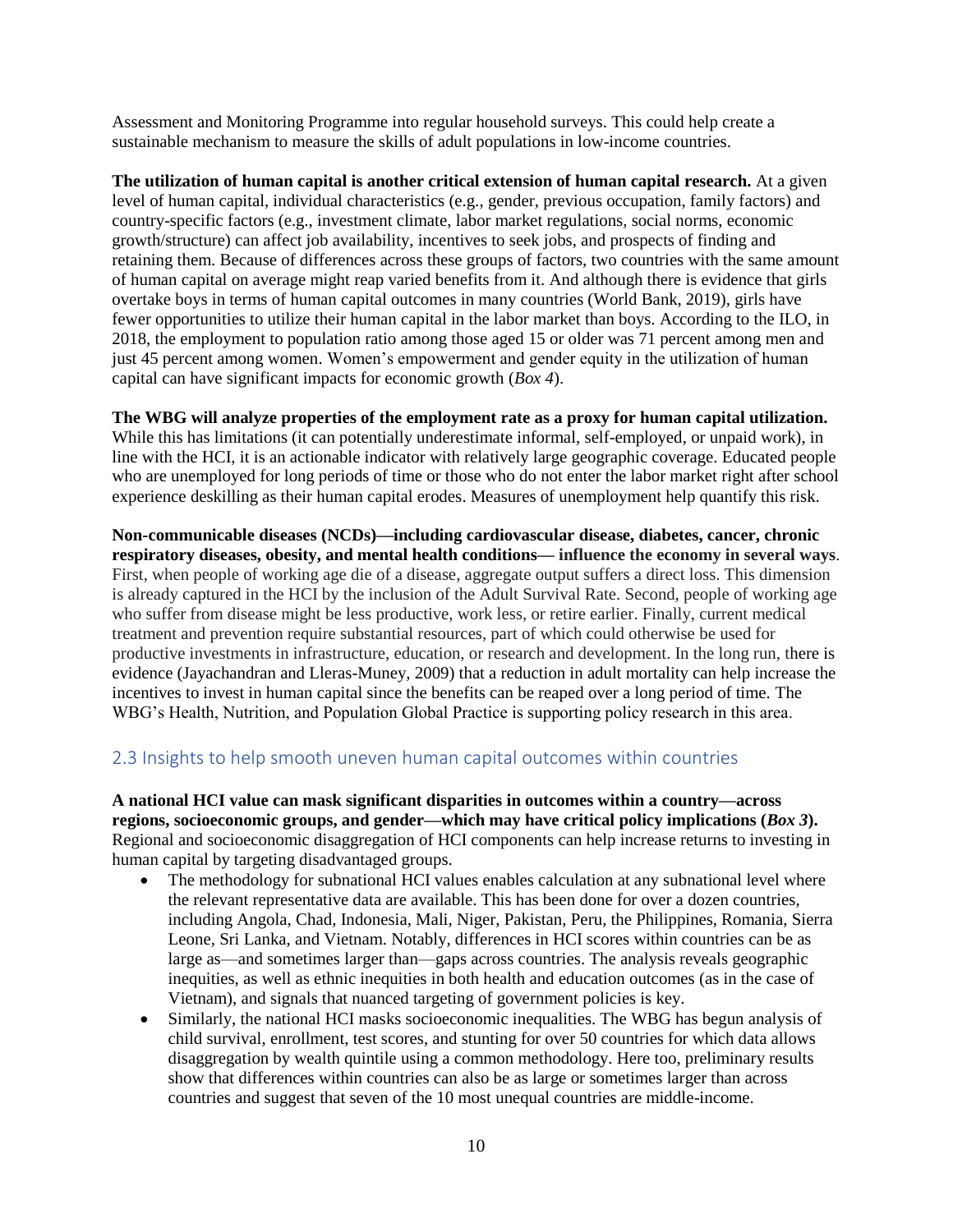This analysis will inform a forthcoming paper on equity and the HCI. The report will highlight the policy relevance of and substantial gains to be made in human capital development across all countries. It will challenge governments to adopt reforms that replicate the successes in their best performing regions and/or groups in the poorer performing ones.



**Gender disaggregation of the HCI is available for 126 of the 157 countries in the index**. It shows that HCI scores are higher among girls than boys in most countries with available data (noting that the index does not capture many other profound inequalities for women). Gender gaps are most pronounced in survival to age 5, adult survival, and stunting, where girls, on average, do better than boys across all regions. These gaps may be partially explained by biological and behavioral factors that place boys at a greater risk of experiencing morbidity or mortality (Muenchhoff and Goulder 2014; Simchen et al. 2013; United Nations 1998).

**While the number of expected years of school and test scores are higher among girls than boys in many countries, girls face barriers to the accumulation and utilization of human capital that are not as prevalent for boys.** In Africa and Asia, girls in low-income countries fare worse than their male counterparts on learning outcomes compared to the number of years of schooling achieved. As women transition out of school, they account for only 39 percent of the labor market, despite making up half of the population globally. In the MENA, where this is a particular challenge, only 21 percent of women participate in the labor market, compared to 74 percent of men. Differences in labor force participation can also contribute to gender differences in human capital accumulation over the life cycle, since significant skills are acquired at work.

An attempt will be made to fill gaps in the gender disaggregation of the HCI. This will be done as part of the ongoing effort on an "index retrospective" (*Box 2*). The shortfall is mainly linked to lack of gender-disaggregated administrative data, particularly in poor countries, on enrollment rates used to construct expected years of school. The WBG will explore alternative data sources such as household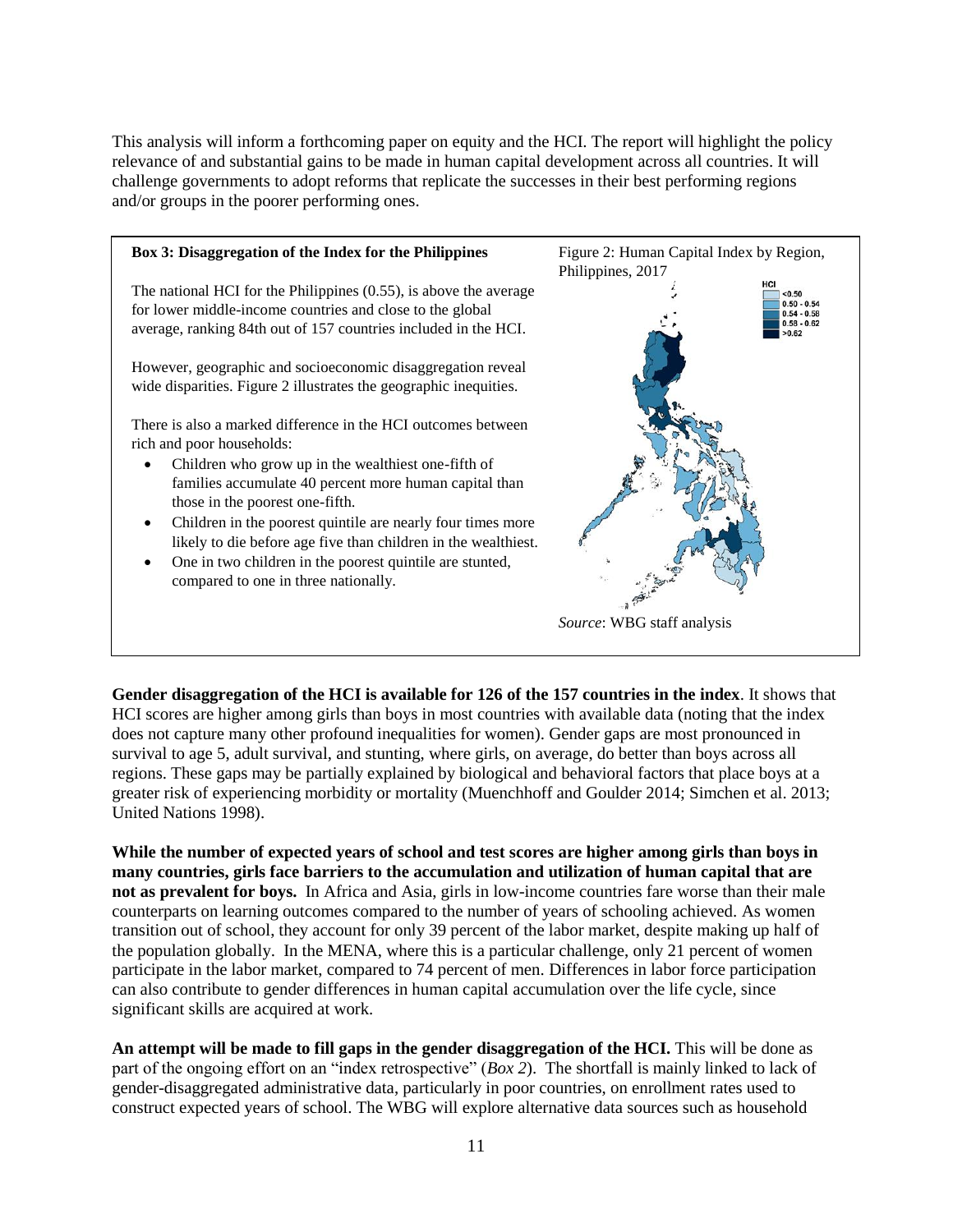surveys, with the goal of completing coverage of gender-disaggregated data for all countries. Research on the utilization of human capital will also explore gender dimensions in the workforce.

## <span id="page-14-0"></span>2.4 Actionable data on where to focus service delivery improvements

**The WBG's Service Delivery Indicators program (SDI) measures the quality of service delivery in a country at the frontline where services are delivered to citizens.** By linking facilities' resources financial and human—to outcomes, the program is helping shift national policy dialogue from inputs towards quality and results. In Tanzania, the government used these data as diagnostics while planning major reforms and added SDI indicators to the monitoring framework of a major education results program. Policies based on SDI evidence have resulted in Tanzanian teachers being deployed more equitably within and across districts, and motivated to spend more time in classrooms teaching.

**In the 12 African countries covered to date, SDI surveys provide stark insights on what service providers know, what they do, and the inputs to which they have access—across both public and private providers.** On average, based on nationally representative surveys of primary health facilities and schools, the SDI found that less than 20 percent of teachers have mastered the curriculum that they teach, 50 percent of health providers misdiagnose basic conditions that they encounter, and only 40 percent of facilities have access to clean water, electricity, and improved toilets. Importantly, disaggregated data are available for private and public providers, as well as for rural and urban areas, providing useful insights.

**SDI surveys have now been deployed in 12 additional countries.** These are in Asia, Latin America, and Europe and Central Asia, with new analysis expected on links between the quality of service delivery and non-communicable diseases, childhood nutrition, pandemic and disaster preparedness, facility management, and school feeding. Whenever possible, SDI also collects gender-disaggregated data to gain insights and recommend policies that help eliminate any gender related gaps in both utilization and quality of service delivery in health and education.

**A forthcoming analytical report will synthesize findings and lessons from nearly 10 years of SDI data collection, drawing comparisons across countries.** With an eye toward equity, it will also examine how key indicators vary *within* countries and include novel geospatial datasets to shed light on how the local environment (demand-side factors/constraints such as population density, poverty, climate change metrics, electrification, access to roads, among others) relates to facility (supply-side) quality. The report will highlight where resources may be deployed strategically to increase access to high-quality services. Country spotlights will describe how SDI findings can trigger changes in the political economy around human capital investment. The report will be released at Spring Meetings 2020.

## <span id="page-14-1"></span>2.5 Sharing knowledge from successful countries and tracking policies

**As part of planned knowledge sharing, the HCP has begun a series of best practice case studies to understand how countries have realized positive outcomes in various human capital metrics**. The topics of the case studies match the components of the HCI and the countries were chosen based on analysis of positive outliers in performance of these outcomes. These will cover the experiences and lessons learned from whole-of-government approaches (Singapore), schooling and adult survival (Morocco), stunting (Ghana), and human capital as an export (Philippines). Country experiences also underscore the role of women's empowerment and education in changing demographic trends and improving human capital outcomes (*Box 4*).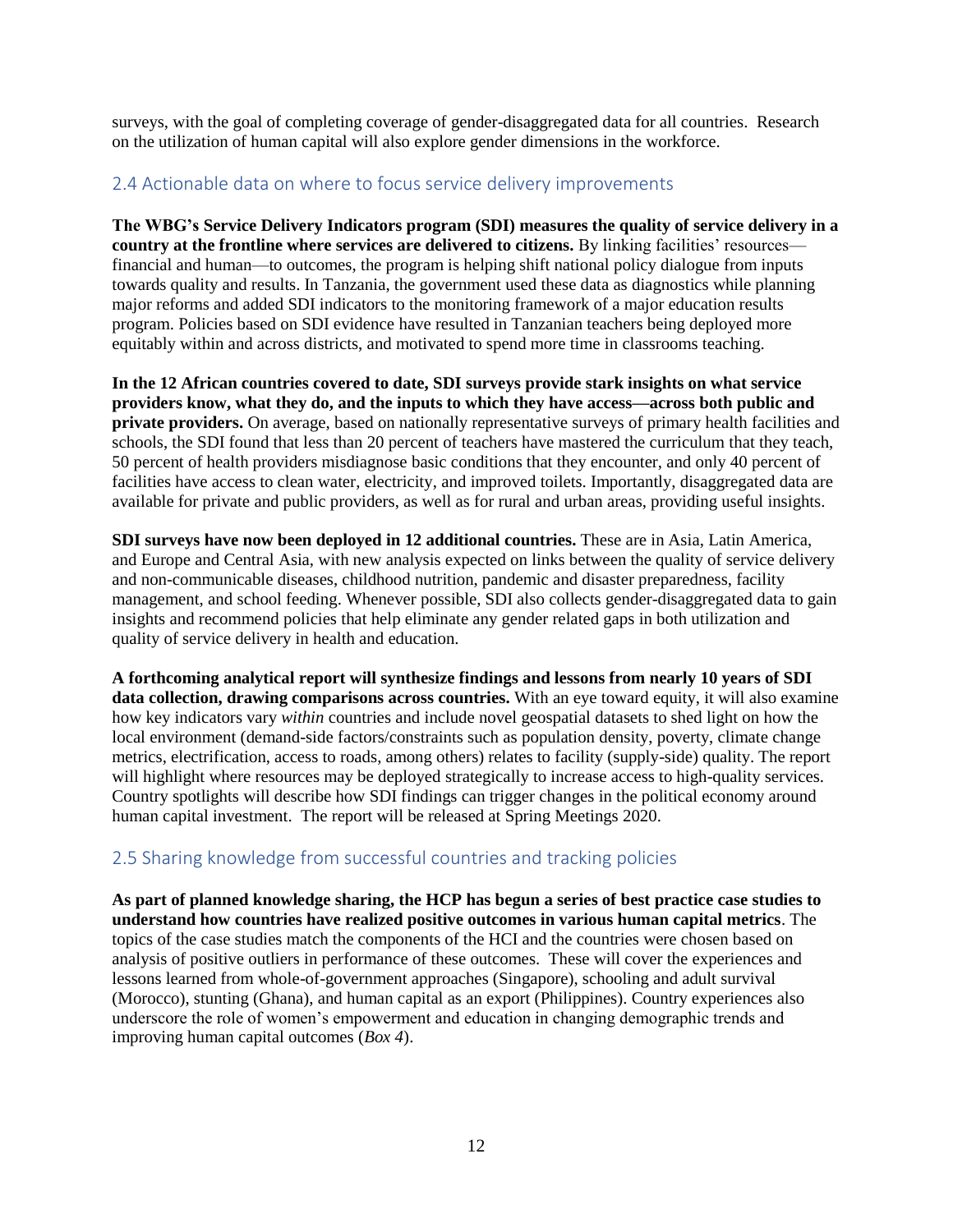#### **Box 4. Broad action is needed for countries to empower women and build human capital**

While below the global average, **Bangladesh** has an HCI score that is above its regional average and also above what its income level would predict. The country's success is, in part, driven by clear political will and direction, coupled with commitment to an evidence-based, well-designed comprehensive strategy to empower women. Notably, between 1960 and 2017, the total fertility rate declined from 6.7 to 2.1 births per woman.

Family planning reforms were a key policy to reduce fertility. A massive deployment of Family Welfare Assistants went door-to-door to deliver family planning services, and was accompanied by actions to improve maternal and child health services. Key stakeholders such as religious and political leaders and NGOs helped to shift social norms.

Fertility reduction also hinged on women's empowerment through education and employment opportunities. Targeted stipends for poor, rural girls helped increase girls' enrollment in secondary school from just 39 percent in 1998, among the lowest in the world, to nearly 67 percent in 2017. An increase of one year of schooling was found to boost labor participation of married women, from 2.4 percent to 5.3 percent (Hong et al, 2012). Collaborative efforts between government and civil society to expand microcredit and foster entrepreneurship also helped to nearly double the number of women in the workforce between 2003 and 2013.

Newly released evidence from **Eswatini** reinforces that financial incentives to increase girls' education can have demonstrated impacts on reducing early pregnancy and HIV rates, as well as increasing the likelihood that girls return to school after pregnancy compared with their peers who lack financial incentives (Gorgens et al., 2019).

**There is also demand from governments for a tool to monitor policies that are essential to move the needle on the HCI.** The WBG is developing a new progress tracking tool to respond to this need. It has two interrelated objectives. First, it aims to help low-income and lower middle-income countries identify a set of actionable policies, laws, financing arrangements, implementation, and delivery mechanisms for effective service delivery. Second, it tracks how each country is doing across a set of intermediate outcomes to monitor whether the policies in place are leading to improved human capital indicators.

**The WBG, with support from the Bill and Melinda Gates Foundation, the UK's Department for International Development, and the Government of Japan, is also launching the Global Education Policy Dashboard (GEPD).** It will enable countries to monitor how well they are oriented toward improving learning and attainment for all children in primary education—and ultimately improving the HCI as well. The GEPD will be phased in for 13 countries across all regions by early 2020, with the goal of scaling up rapidly afterwards. Data for the first country, Peru, will be available in November 2019.

#### <span id="page-15-0"></span>2.6 Working across the WBG to support better outcomes

**The HCP's theory of change is centered around the household as the main incubator and the most important institution for human capital development (Figure 3).** Governments, with the support of partners, have a strong role in strengthening the enabling environment for households to build human capital, including with resources for the poorest. Policies and programs need to tackle both the demand and supply side to deliver better results. Citizen engagement and social accountability are concrete mechanisms through which to empower households in the design and delivery of social services.

**Aligning government programs and taking a multisectoral perspective across and beyond the traditional social sectors while tackling key challenges is a key shift being advanced by the project.** There is strong evidence for this approach. Investment in water and sanitation programs (Alsan and Goldin, 2019; Coffey, Geruso and Spears 2018), improved quality of air (Ebenstein et al. 2016), and electrification (Lipscomb et al. 2013) can lead to long-term improvements in human capital.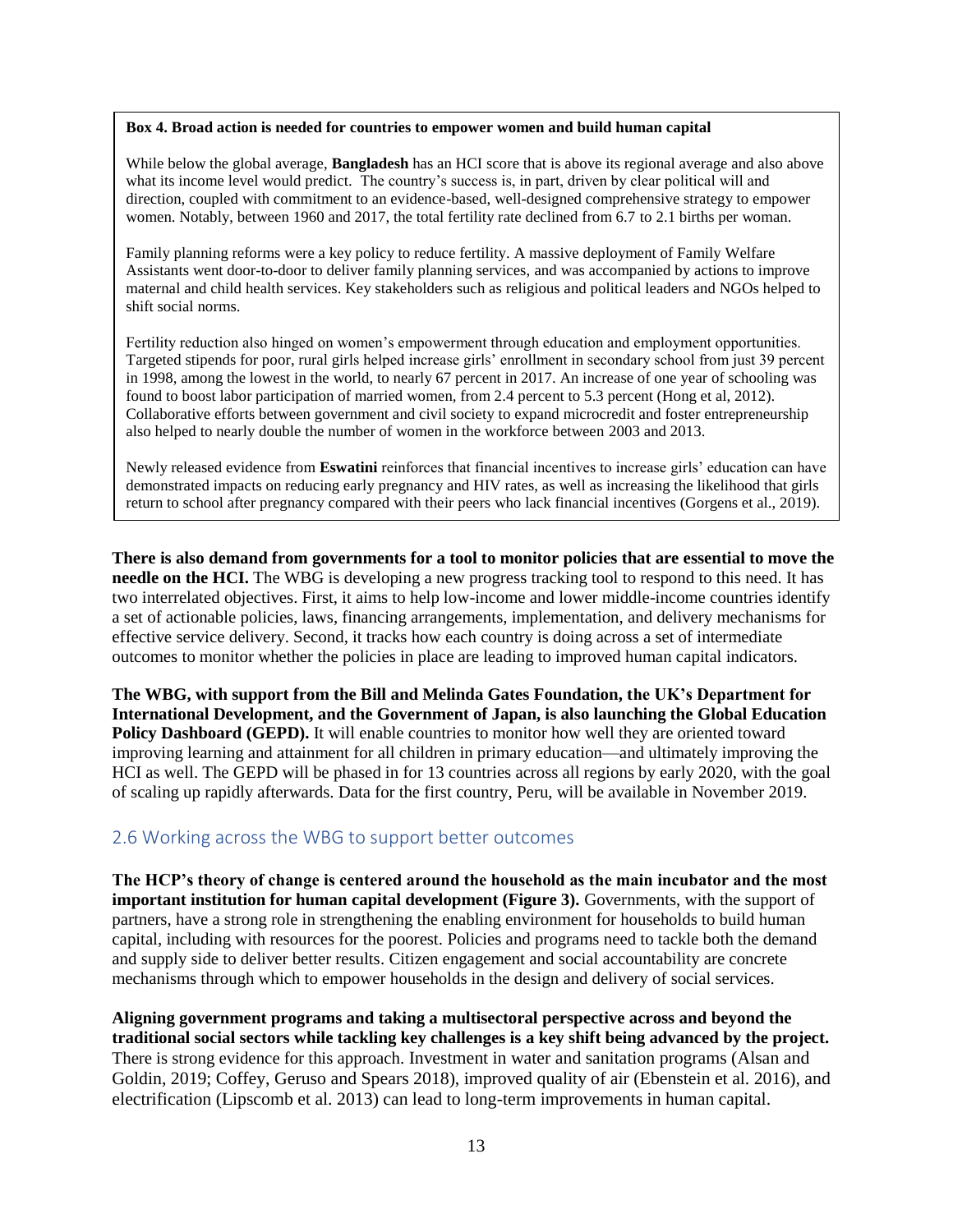**This "whole of government" approach has been outlined through numerous country examples in a series of HCP notes,** exploring (i) sustained efforts on human capital development across political cycles; (ii) coordination across government; and (iii) policies and programs that use and expand the evidence base to influence different dimensions of human capital (WBG, 2019). The HCP Country Network is facilitating learning on this approach, and the tracking tool under development is based on WBG technical expertise to identify key policies and interventions proven (based on the empirical evidence and the experience of other countries) to be important to improving the key HCI components.



#### **Figure 3. Households need holistic support from governments to build human capital**

**The role of government in enabling households to incubate human capital spans financing, service provision, and—importantly—effective regulation and recognition of non-state actors** (elaborated in a 2018 Development Committee paper, *Human Capital: A Project for the World*), The private sector and non-governmental organizations provide services on a large scale in many countries. For example, in one Nigerian state, 57 percent of children are enrolled in private schools (WDR 2018). Harnessing non-state capacity will help countries to achieve key SDG targets on equitable access to quality services. Regulation of both public and private sectors is important, such as through accreditation processes.

## **A WBG Human Capital Steering Committee has been set up, given HCP's multisectoral nature.**

The HCP is linking the WBG's institutions, practice groups, and regions to help accelerate progress on human capital outcomes. The WBG Human Capital Steering Committee was established in 2019 at the vice president level, with a rotating chair, to ensure aligned and strategic contributions, greater attention to private sector collaboration, and monitoring of regional and practice group efforts on human capital development as an institutional priority closely linked to the WBG goals and the SDGs. In addition to the delivery of a focused and coordinated research agenda, the project's impact will be monitored at the country level through monitoring of country programs and activities, and regional plans as applicable.

**Human capital will be a cross-cutting issue under** *IDA19* **(alongside disability, debt and technology) as it is central to growth, resilience, and people.** This builds on the five special themes under IDA18 which remain profoundly significant to tackle human capital deficits and accelerate progress on outcomes. The focus on human capital proposed under each theme includes: (i) support to improve skills and employability under *jobs and economic transformation*; (ii) improvements in service delivery in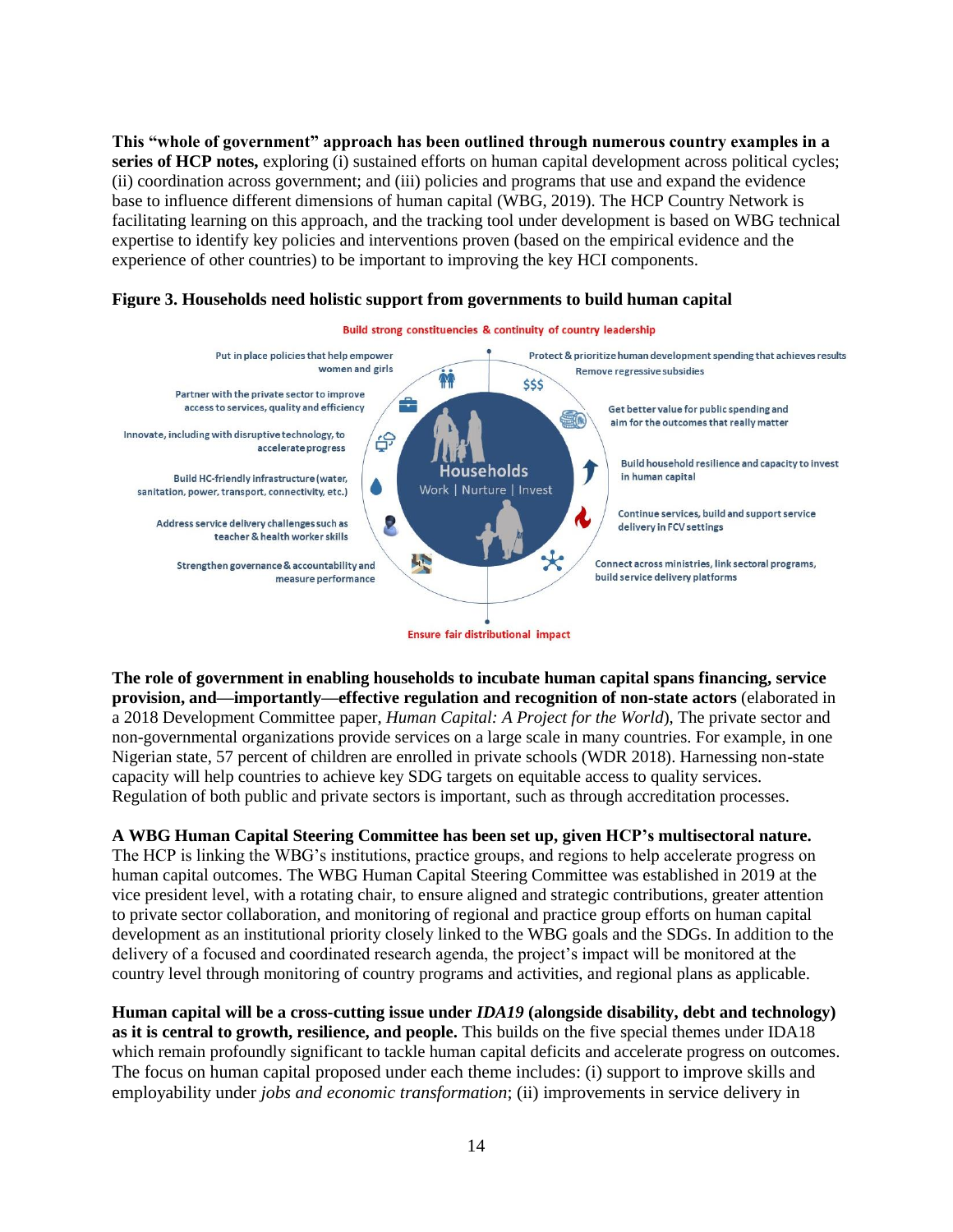*fragile and conflict situations; (iii)* increased access to quality reproductive and adolescent health under *gender and development*: services; (iv) strengthening public finance management for human capital financing under *governance and institutions*; and (v) supporting adaptive social protections systems to reduce the human capital impact of threats posed by *climate change*. IDA19 will capitalize on the strategic focus areas of the HCP, prioritizing strengthening of the HCI, measurement and research on human capital accumulation as a public good, and country engagement to help tackle the worst barriers to human capital accumulation and utilization. IDA resources will help countries take effective, coordinated actions in support of their human capital priorities.

**Greater support for human capital across IDA/IBRD remains critically important.** In recent years, IDA financing for human development has been focused on low-income countries and fragile states, where human capital investment needs are greatest, and IBRD financing for the same has been focused on lower middle-income countries, with upper middle-income countries being supported more through reimbursable advisory services. Greater capacity across IDA/IBRD is vital, especially to support policy reforms for human capital. Policy reforms for human capital are a critical step towards catalyzing change.

**More will also be done to raise complementary resources.** The Global Financing Facility (GFF)—a catalytic platform that uses grant funding to leverage domestic resources to drive sustainable gains in health and nutrition for women, children and adolescents—received a large replenishment of US\$1 billion in 2018, with 10 new investors joining.

**The WBG Practice Groups are prioritizing human capital and working to decentralize staff to respond to client demand to improve related outcomes.** The Agriculture; Climate; Digital Development; Energy and Extractives; Social Development; Urban and Rural Development and Resilience; Transport; and Water Global Practices are placing new emphasis on the contributions of their work to human capital formation and exploring potential scalability.

- An illustrative example is how the **Energy and Extractives Global Practice is working with Nigeria and Niger to help electrify health and education institutions** under the Regional Off-Grid Electrification Project. The start-up phase will assess feasibility of the technological and business model proposed, which has a strong private sector dimension. Lessons will be applied to scale up electrification in Nigeria and Niger as well as 17 other countries in West Africa.
- **The contributions of water, sanitation, and hygiene (WASH) are well documented, with substantial investment by the Social Development Global Practice, to holistic operations that contribute to better nutrition outcomes**. The Ethiopia One WASH Project incorporates clear investments for sustainable WASH services, nutrition-sensitive behavior change, targeting to districts with high stunting/low levels of access, WASH in health care settings, and geographic convergence with other nutrition-specific and nutrition-sensitive projects.
- **Quality service delivery is critical to better human capital outcomes and the Governance Global Practice has established an HCP Task Force.** Work is ongoing on revenue mobilization, human resources management and public administration, budgeting for human capital, and citizen and civil society engagement.
- The current call for proposals from the **Global Partnership for Social Accountability** includes a theme on **how civil society can help create innovative solutions** to improve service delivery for better human capital outcomes.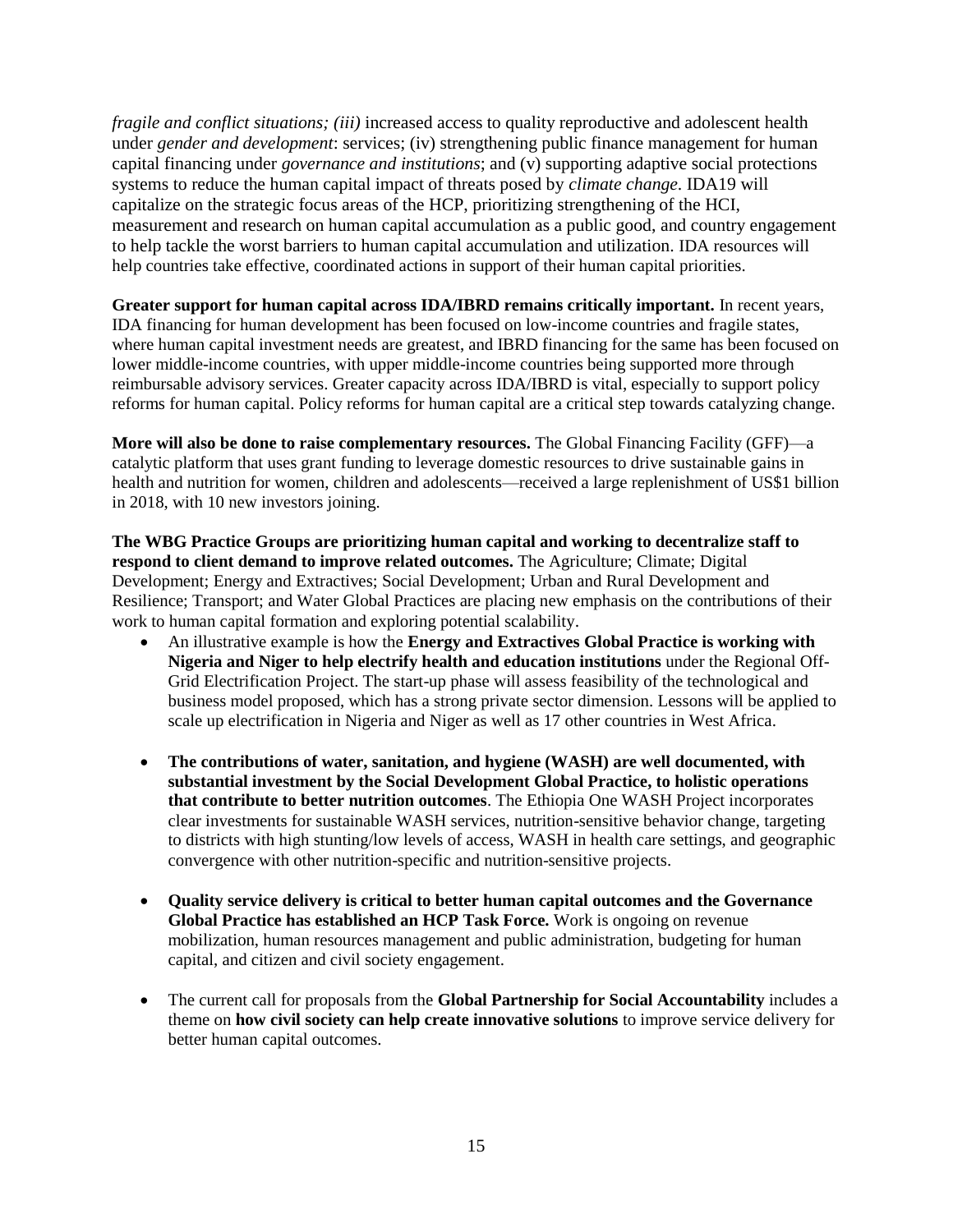- The **Global Tax Team** has drafted a note, *Revenue Mobilization for Human Capital Investments,* that outlines **options for increasing domestic revenues, improving tax equity, and implementing soft earmarks**.
- **Realizing better returns to current investments, particularly domestic resources, is fundamental to improve human capital outcomes.** A **public expenditure review (PER) in Brazil** (WBG 2017) showed that savings from efficiency reforms could increase the budget for programs proven to help poor households, while still shrinking overall domestic spending. Through distributional analysis of fiscal policy, the Commitment to Equity methodology, which was adopted as part of the Brazil PER, provides policy-relevant guidance for efficient and effective spending to build human capital.
- **Identification for Development (ID4D) is another cross-cutting initiative, encompassing nine Global Practices, to improve efficiency toward better human capital outcomes.** Analytical work evidences how digital ID systems improve public service delivery, including health and education systems. The Unique ID for Regional Integration and Inclusion Program is a cross-Global Practice collaboration supporting governments in West and Central Africa to use technology to deliver wide-ranging social protection, health & financial inclusion benefits.
- **The Human Development (HD) Practice Group will collaborate with the Equitable Growth, Finance, and Institutions Practice Group and the International Monetary Fund on policyrelevant guidance for efficient and effective spending to build human capital.** This is a major priority in countries which spend adequately but do not achieve commensurate results. The IMF has recently come up with a new strategy for engagement with countries on social spending (IMF, 2019), which will necessitate strengthened collaboration with the WBG and other international development institutions on improving spending effectiveness and efficiency in the social sectors. The WBG has significant experience in supporting structural reforms and its comparative advantage and expertise on social expenditures can inform more effective aggregate spending targets in IMF programs.

**The HD Practice Group is building on factors that have been essential to improve the WBG's work in the human capital space**. These include engagement of macro-fiscal agencies on the linkages between human capital and productivity, the importance of interlinkages between various aspects of human development, and the criticality of aligned and multisectoral efforts. The HD Global Practices are closely aligned with the HCP through the following sharpened objectives:

- (i) Universal social protection and good jobs by investing in households' human capital and risk management, including strengthening and expanding social protection systems and preparing for the future of work;
- (ii) Addressing the learning crisis with innovative approaches, including disruptive technology, to ensure that all acquire the skills for productive work and citizenship (*Box 5*);
- (iii)Achieving universal health coverage and access to quality health services for all, without financial hardship.

**The HD Practice Group is also prioritizing its work in FCS, aligned with the focus in IDA19 and the forthcoming WBG-wide FCS strategy.** The FY20 HD FCS work program emphasizes protecting human capital in crises, and fostering social cohesion through service delivery, among others.

**There is also scope for greater climate co-benefits from HD investments** through support for lowcarbon service provision, universal education and reproductive health, positive behavior change stimulation, such as including climate content in school curricula, skills for the green economy, and more.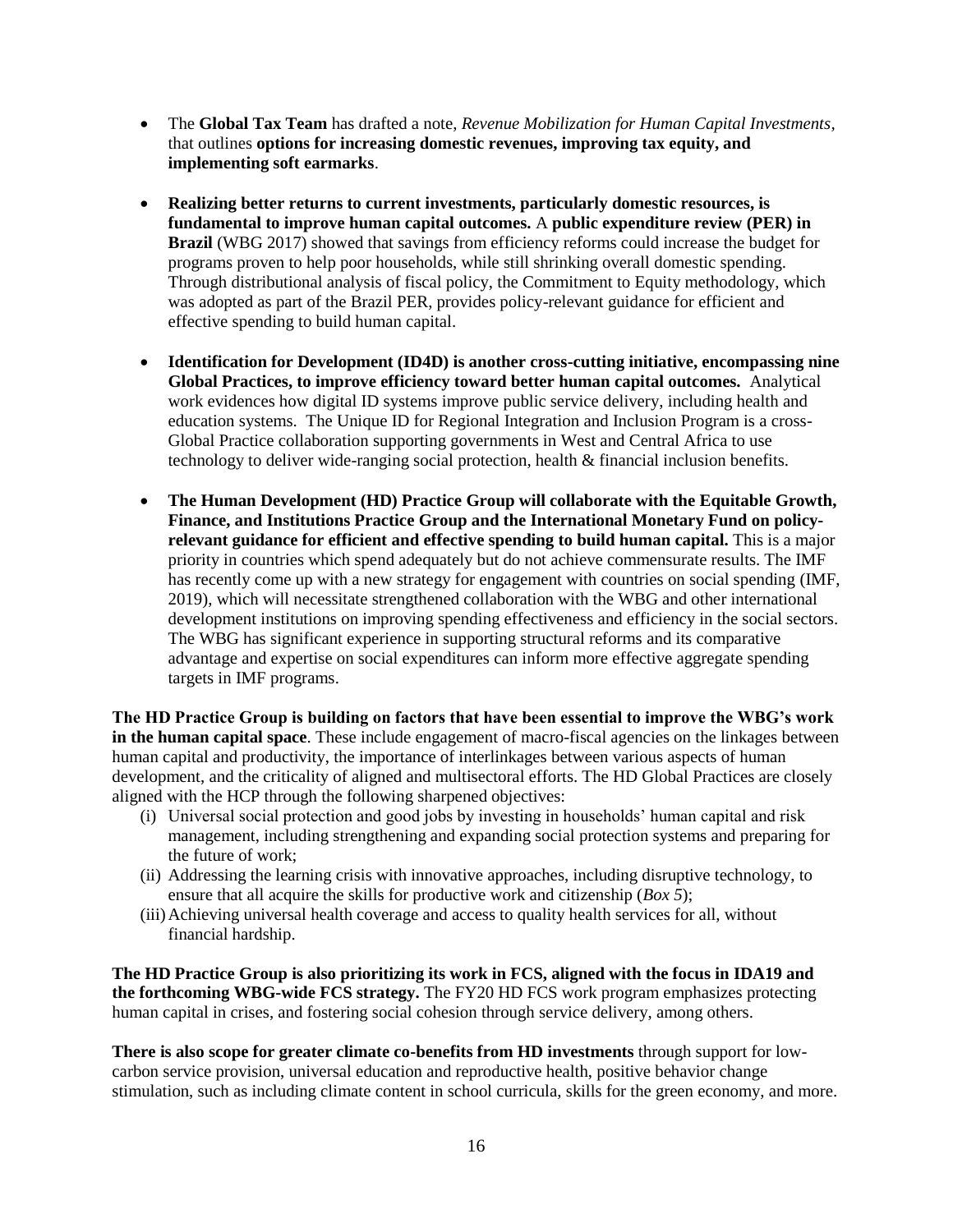#### **Box 5. Learning: An actionable target and strategic support from the WBG**

A high-priority theme emerging from evidence and data across the past few years (WDR 2018, HCI) is student learning. WBG analysis shows that the *learning poverty rate*—the share of 10-year-olds who cannot read and understand an age-appropriate story—averages 50 percent in client countries. *In low-income countries, the problem is nearly universal: 78 percent of all children are learning-poor*. But the challenge is global—even in upper-middle-income countries, the rate is 29 percent on average. Regional averages are outlined in Figure 4.



In a July 2019 report, *Meeting Commitments: Are countries on track to achieve SDG 4?*, UNESCO's projections show that low- and middle-income countries are unlikely to meet SDG 4 on effective learning. Urgent action is clearly needed and the WBG's Education Global Practice is working on a package of support for countries. Work has been underway on *an actionable target*—to decrease illiteracy among ten-year-olds by 50 percent by 2030. This is an ambitious but necessary target. If countries made progress at the same rate of the top 20 percent performers in their regions, they could reduce current reading poverty rates by half on average.

Global evidence highlights five strategic commonalities amongst countries that have successfully improved education and learning outcomes: (1) *learners* of all ages are prepared and motivated to learn, which means supporting early childhood development and financial support to get children in school; (2) *teachers* are valued and effective, which starts with making teaching a socially valued, merit-based career; (3) *classrooms* are equipped for learning, for example with the right curriculum and the right learning materials; (4) *schools* are safe and inclusive spaces for learning, accessible and welcoming to all learners; and (5) *systems* are well-managed, which includes ensuring that there is political support and a serious commitment to learning for all.

To help countries overcome the learning crisis, the WBG is developing a *Literacy Policy Package*. It lays out five evidenced-based components that have proven successful in rapidly improving reading proficiency.

- 1. **Assure political and technical commitment to literacy** by measuring baseline levels of achievement, establishing time bound national reading goals, creating standards for progress with simple and explicit curricula, and monitoring indicators of progress towards those goals.
- 2. **Ensure effective teaching for literacy** by supporting teachers through detailed guidance, such as structured lesson plans in low capacity settings, and continuous in-school practical pedagogical support through coaching and teachers' professional development.
- 3. **Ensure timely access to more and better age-appropriate texts and readers** in and outside schools that stimulate interest among children.
- 4. **Foster a school and teachers' mindset that all children must learn** by promoting "Teaching at the right level," equipping teachers and schools with the tools to assess progress at the level of the individual student and to get back on track those who fall behind.
- 5. **Teach children in their mother tongue.**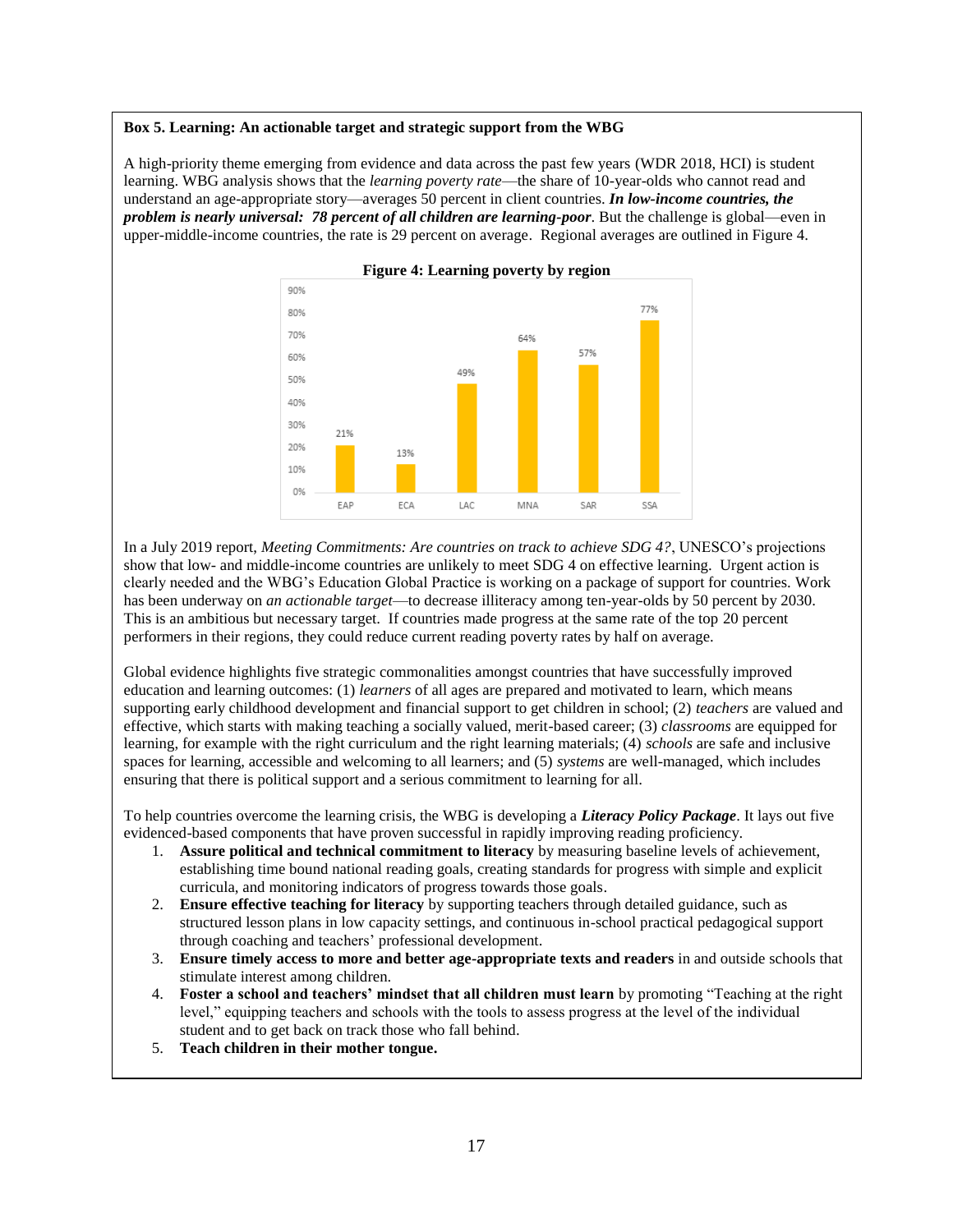**The broader research agenda to explore issues critical to human capital is a collaborative effort across HD and other WBG Practice Groups and the Development Economics Vice Presidency.** It supports the scale-up of measurement of early-life cognitive and behavioral development, synergizes findings from across the WBG on scalable interventions, and explores key factors influencing reduced risky behavior among adolescents and their successful entry into the workforce. Research will also explore how health service delivery and social protection systems can adapt to protect human capital during climate, migration, and natural disasters.

**Identifying how to bridge gender gaps will be an essential element in this agenda.** In low-income countries, this will explore patterns of early marriage and related societal norms associated with gender gaps in schooling. Research in middle-income and high-income countries will probe the design of interventions to eliminate gender disparities in higher education and occupational choices. Better understanding the interplay among education, social norms, and access to reproductive health care in fertility choices will inform policies to help reap the demographic dividend. Women's labor force participation is a critical issue across countries of all income levels.

There are a wealth of ideas and new activities relevant for future research on human capital across the WBG. The WBG Human Capital Steering Committee will play a role in identifying research priorities.

**Sub-Saharan Africa has led the way on developing a regional human capital plan.** At Spring Meetings 2019, the WBG launched its first regional effort on human capital—the *Africa Human Capital Plan*. Given that rapid improvements have been documented, the WBG aims to assist the region to reach an HCI value of .45 by 2023, an increase from the current .40 value (and an estimated 13 percent increase in future productivity of children born then). The plan also sets high-level targets across multiple sectors for 2023 on child survival, reduced stunting, learning, social protection, reduced adolescent fertility, and reduced open defecation. Gamechangers for WBG support include increasing financing (to reach US\$15 billion in the 2021-23 cycle), supporting key policy reforms, including to accelerate the demographic transition through women's empowerment (*Box 6*), preventing and reversing losses in fragile, conflict, and violence-affected settings, maximizing technology and innovation, advancing research and advocacy, and convening partners in support of these efforts. An ambitious plan for scaling up IDA resources for better human capital outcomes is important for many of the bottom 30 countries in the HCI.

**The Africa plan is collaborative, engaging all Global Practices and the IFC.** Explicit filters are being adopted to assess new projects and monitor progress in expanding "human capital sensitive" investments. For example, the Agriculture Global Practice reviews its projects from concept stage for opportunities to improve nutrition outcomes through three areas: understanding the nutritional context in which the project is operating, mainstreaming nutrition activities, and selecting appropriate indicators. Global Practices are also putting forward more targets to track their contributions to the human capital agenda, e.g. by 2023, 50 percent of Transport operations in Africa should improve access to schools and/or health centers.

Targeted for completion in Fall 2019, a *MENA Human Capital Plan* will respond to client demand to realize the use and potential of its human capital. Twelve countries in the region are already committed as HCP countries. The plan will outline WBG support to client countries to achieve their respective human capital acceleration plans and strategies and areas of support through which the WBG can support the plan's realization. A regional plan is also being developed for *South Asia*. In addition, there is ongoing region-level work on human capital in the East Asia and Pacific region.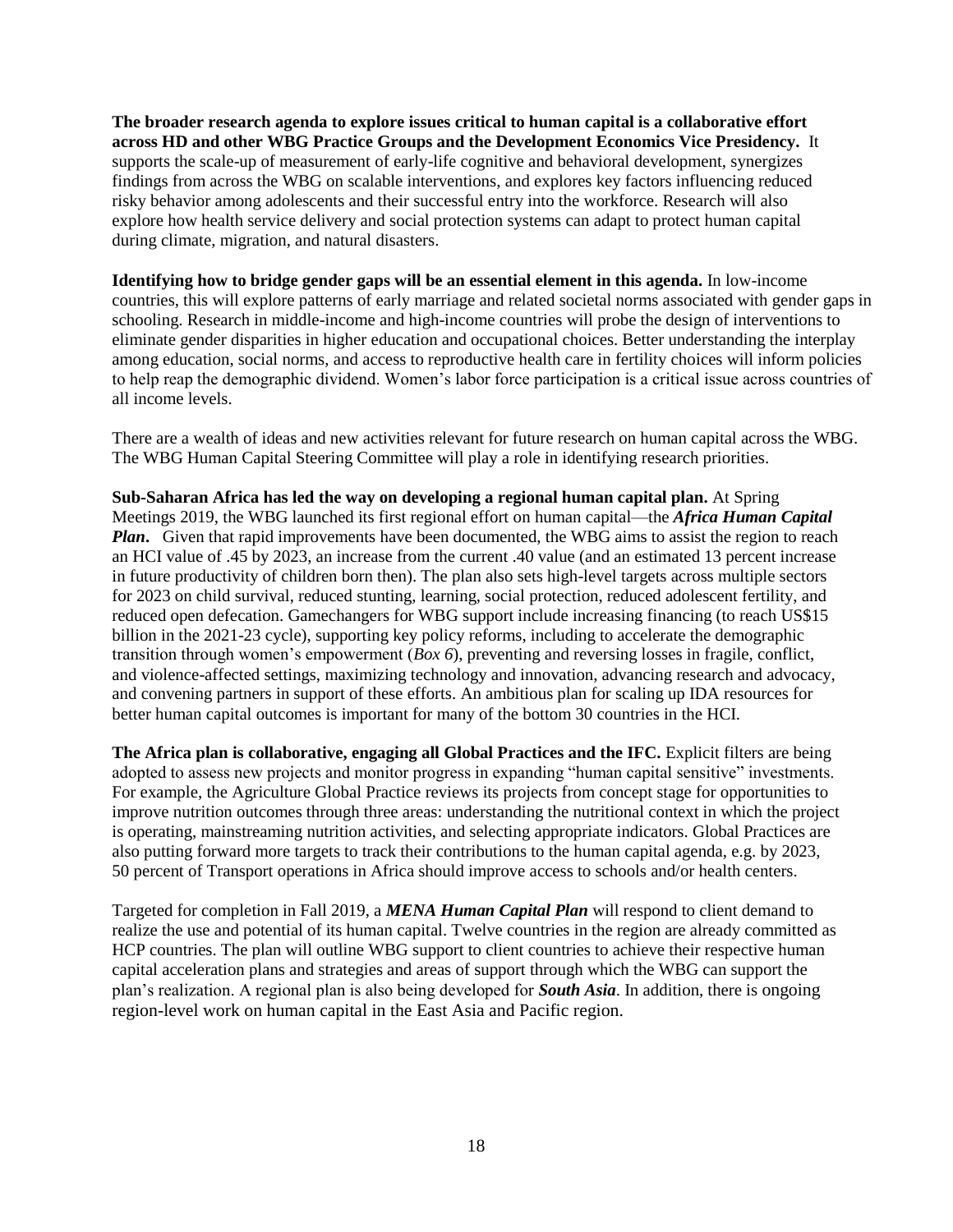#### **Box 6. Accelerating the demographic transition in Africa through a new project series**

A series of operations is proposed for the Africa Region to support demographic transition through a multisectoral or portfolio approach involving extensive collaboration and alignment across sectors. Multiple sectors to be involved include Health, Nutrition and Population; Social Protection and Jobs, Education, Infrastructure, Water, Agriculture; and Finance, Competitiveness and Innovation. This effort will be supported by a regional platform to devise prototype projects, develop tools, share lessons and evaluate impact.



**IFC is a critical partner, collaborating to help governments engage more effectively with the private sector for better human capital outcomes**. Collaboration will focus on supporting regulatory reform, health insurance and student lending, accreditation frameworks to ensure quality and employability, government capacity to undertake public-private partnerships, and introducing health and education technology to public providers through platforms such as TechEmerge. An IFC Sector Deep Dive on Education in December 2018 was closely aligned with the HCP and had a new focus on foundational skills. Notably, investments outside the traditional HD sectors can have a significant impact on human capital outcomes. For example, the Egypt Energy Subsidy Reform, supported by IBRD, IFC and MIGA, has saved the country US\$14 billion annually, a large share of which has been channeled towards human capital investments through expansion of better-targeted safety net programs.

The IFC has worked closely with the HD Practice Group to develop *Ethical Principles for Health and Education*, and several health care companies in a range of countries, including several HCP countries, signed on to the health care principles launched in early 2019. In addition, the IFC has developed an analytical tool to evaluate the enabling environment for providing high quality health care across the public and private sector. This tool was piloted in Colombia, with the results presented to the Minister of Health and used to inform a health program in the country. In education, the IFC has worked with the Education Global Practice on an innovative impact bond to finance early childhood education in Jordan.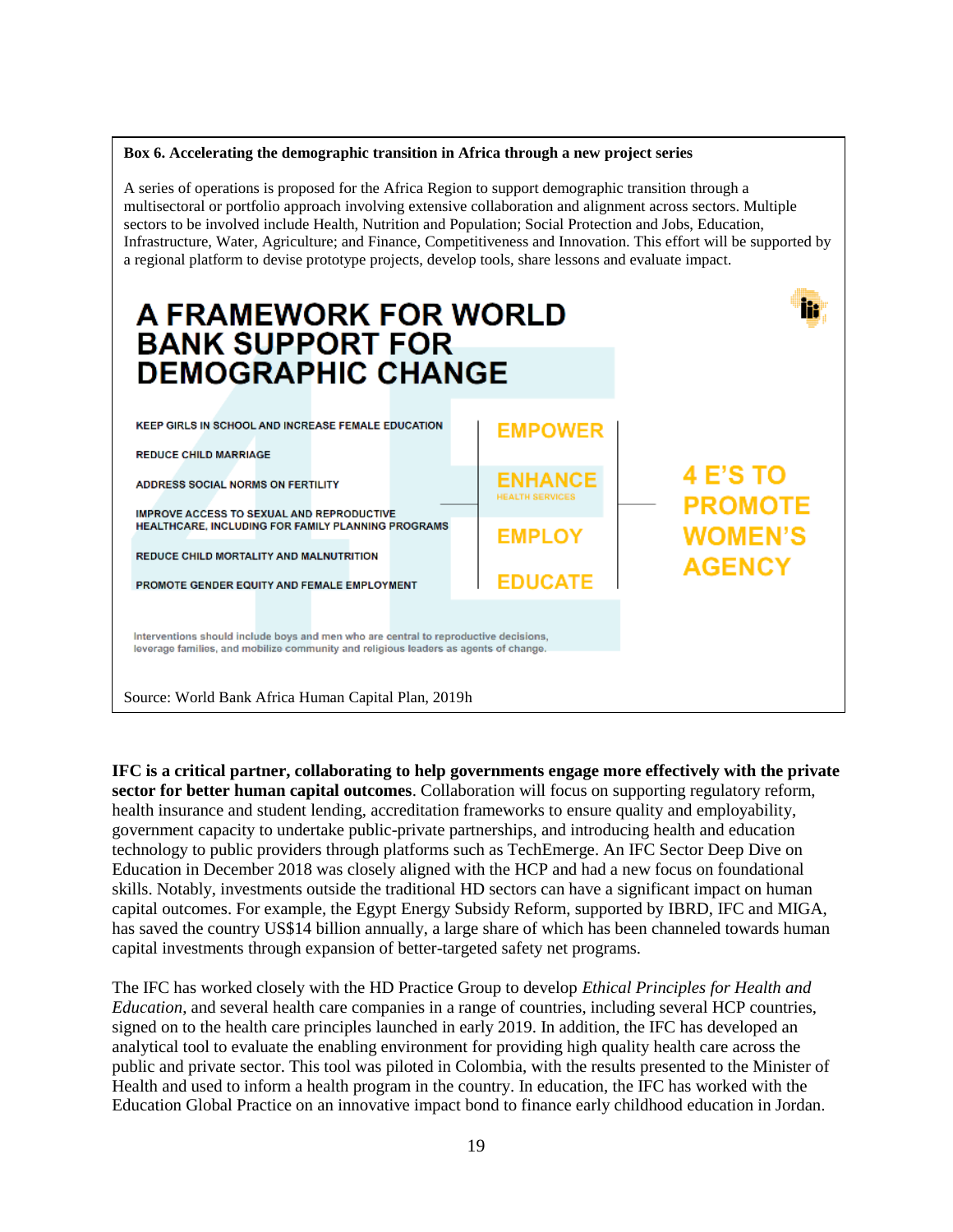**Across the WBG, working with external partners and existing human capital champions remains critical.** The HCP will continue to drive the agenda forward with organizations that share the vision on this agenda, particularly deepening partnerships around citizen engagement and social accountability. Further collaboration with several partners including private foundations continues to take shape and will expand in FY20. An effort will also be made to bring new champions on board to advise, advocate and engage, including at the regional level.

# <span id="page-22-0"></span>3. Questions for the Development Committee

**Do you agree that the proposed next steps for the Human Capital Project are appropriate in different country and regional contexts, including in the areas of (i) the research agenda, and (ii) the prioritization and sequencing of current and proposed activities to support countries?**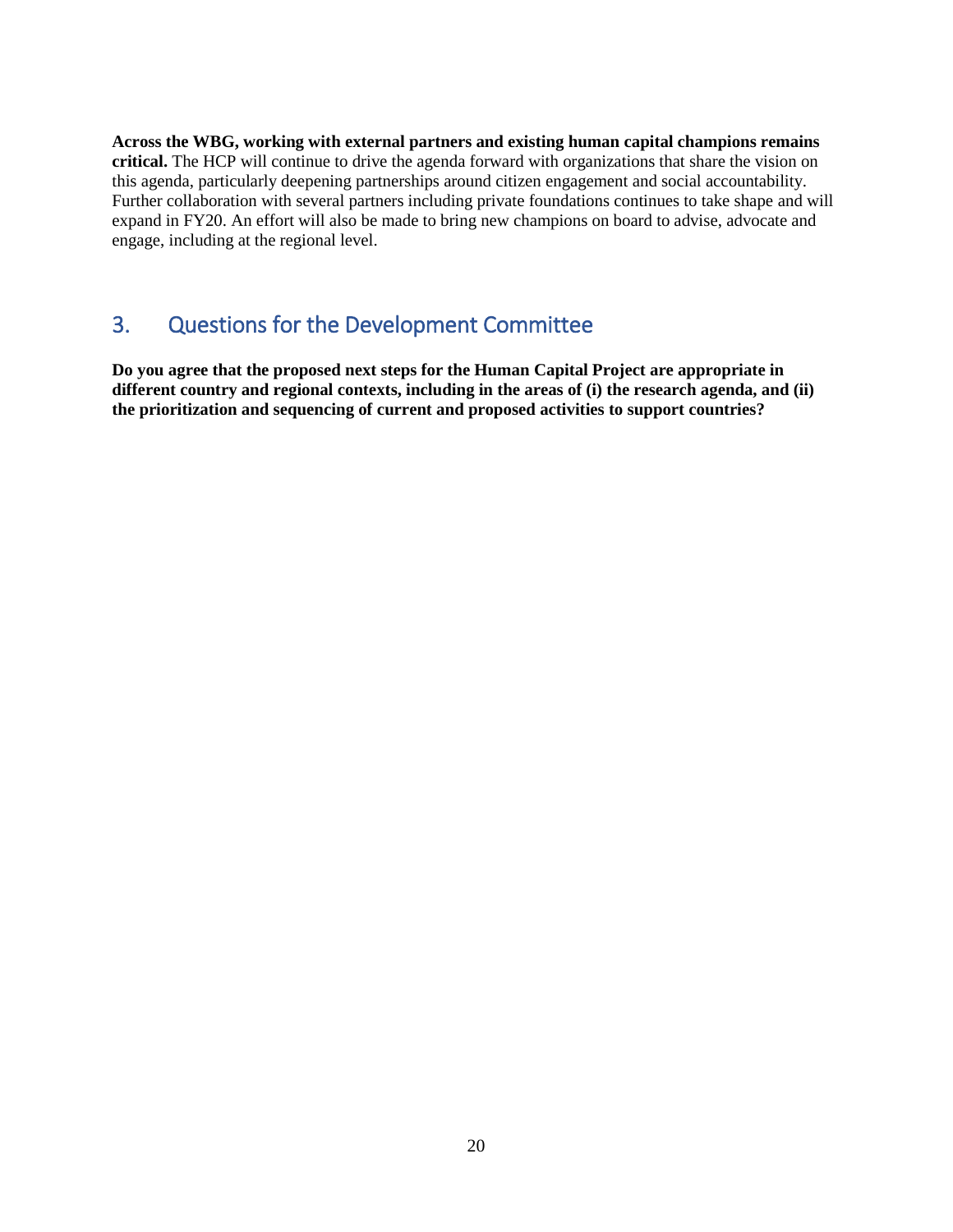# <span id="page-23-0"></span>4. References

- Alsan, M., and Goldin C. (2019). Watersheds in Child Mortality: The Role of Effective Water and Sewerage Infrastructure, 1880 to 1920. *Journal of Political Economy*. 127 (2) :586-638
- M. Ayhan Kose, Sergio Kurlat, Franziska Ohnsorge, and Naotaka Sugawara (2017). *[A Cross-Country Database of](http://documents.worldbank.org/curated/en/601211501678994591/pdf/WPS8157.pdf)  [Fiscal Space](http://documents.worldbank.org/curated/en/601211501678994591/pdf/WPS8157.pdf)*. Policy Research Working Paper 8157, World Bank, Washington, D.C.
- Coffey, D., Geruso, M., & Spears, D. (2018). Sanitation, disease externalities and anaemia: evidence from Nepal. *The Economic Journal*, 128(611), 1395-1432.
- Ebenstein, A., Lavy, V., & Roth, S. (2016). The long-run economic consequences of high-stakes examinations: Evidence from transitory variation in pollution. *American Economic Journal: Applied Economics*, 8(4), 36-65.
- Goodman, J., Hurwitz, M., Park, J. and Smith, J. (2018). *Heat and learning.* NBER Working Paper No. w24639.
- Gorgens, Marelize, Khanyakwezwe Mabuza, and Damien de Walque (2019). *Sitakhela Likusasa Impact Evaluation: Financial Incentives to Reduce HIV Incentives amongst AGYW in Eswatini*. World Bank.
- Hawken, P. ed. (2017). *Drawdown: The most comprehensive plan ever proposed to reverse global warming*. Penguin.
- Hong, Seo Yeon and Leopold Remi Sarr (2012). *Long-term impacts of free tuition and female stipend programs on education attainment, age of marriage, and married women's labor market participation in Bangladesh*. World Bank.
- International Monetary Fund (2019). *A Strategy for IMF Engagement on Social Spending*. IMF Policy Paper (with press release and Board response). Washington, D.C.
- Jayachandran, Seema, and Adriana Lleras-Muney (2009). *Life Expectancy and Human Capital Investments: Evidence from Maternal Mortality Declines.* The Quarterly Journal of Economics, Oxford University Press, vol. 124(1), pages 349-397.
- Laajaj Rachid, Karen Macours, Daniel Alejandro Pinzon Hernandez, Omar Arias, Samuel Gosling, Jeff Potter, Marta Rubio-Codina, and Renos Vakis (2019). ["Challenges to Capture the Big Five Personality Traits in non-](https://advances.sciencemag.org/content/5/7/eaaw5226)[WEIRD populations"](https://advances.sciencemag.org/content/5/7/eaaw5226). *Science Advances, 5(7): eaaw5226.*
- Lipscomb, M., Mobarak, A. M., & Barham, T. (2013). Development effects of electrification: Evidence from the topographic placement of hydropower plants in Brazil. *American Economic Journal: Applied Economics*, 5(2), 200-231.
- Lloyd, S.J., R.S. Kovats, and Z. Chalabi (2011). "Climate change, crop yields, and malnutrition: development of a model to quantify the impact of climate scenarios on child malnutrition." *Environmental Health Perspectives*, 119(12), 1817-1823.
- Muenchhoff , Maximilian and Philip J. R. Goulder. (2014). "Sex Differences in Pediatric Infectious Diseases." *Journal of Infectious Diseases*, 209(3): 120–6.
- Simchen, Michal J., Boaz Weisz, Eran Zilberberg, Iris Morag, Alina Weissmann-Brenner, Eyal Sivan and Mordechai Dulitzki (2014). "Male Disadvantage for Neonatal Complications of Term Infants, Especially in Small-For-Gestational Age Neonates." *Journal of Maternal-fetal and Neonatal Medicine,* 27(8): 839–43.

United Nations (1998). *Too Young to Die: Genes or Gender?* New York: United Nations.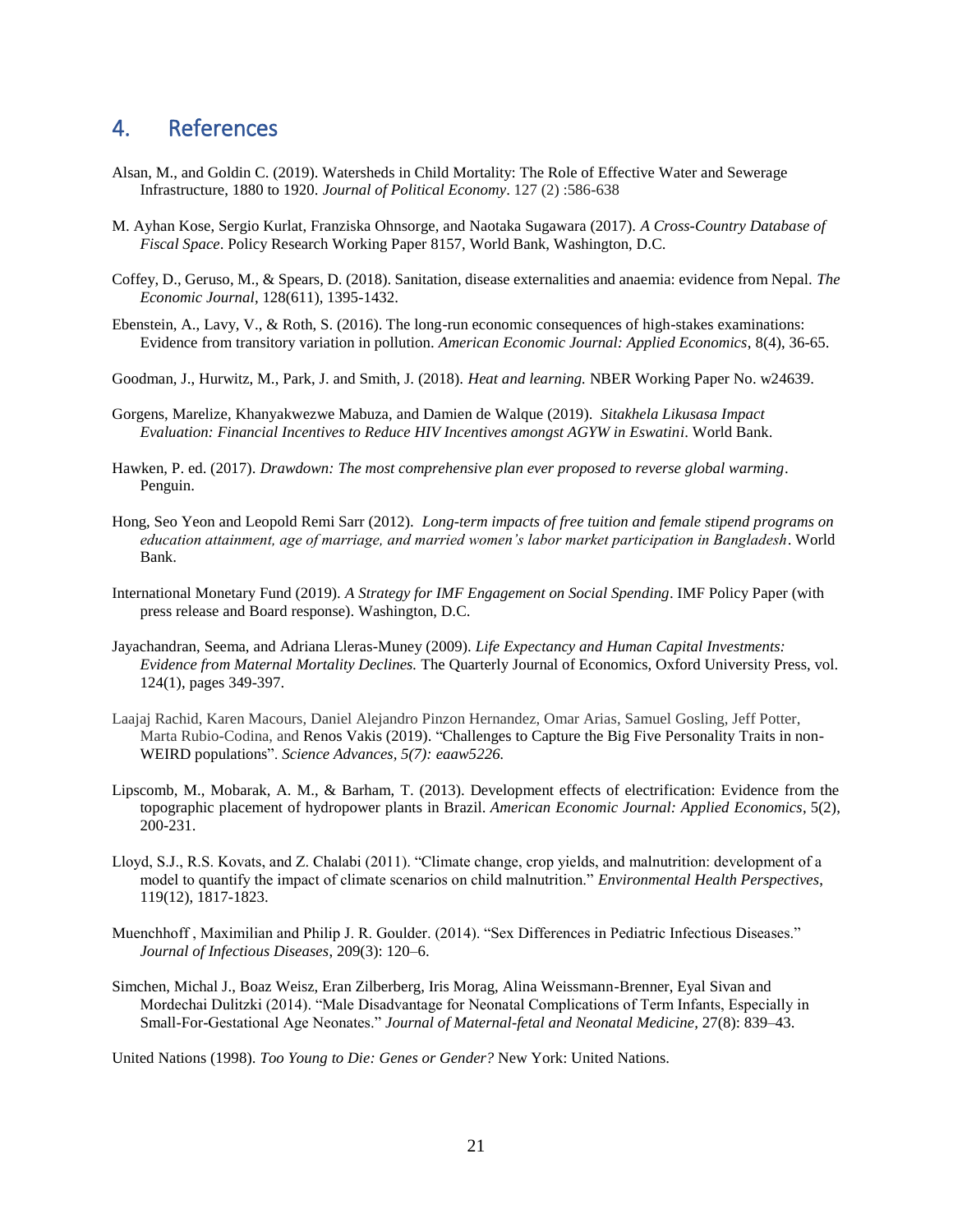- United Nations and World Bank (2018). *Pathways for Peace: Inclusive Approaches to Preventing Violent Conflict*. Washington, DC.
- UNESCO (2019). *Meeting Commitments: Are Countries on Track to Achieve SDG 4?* [https://en.unesco.org/news/unesco-projections-show-countries-are-track-meeting-their-education-commitments-](https://en.unesco.org/news/unesco-projections-show-countries-are-track-meeting-their-education-commitments-2030)[2030](https://en.unesco.org/news/unesco-projections-show-countries-are-track-meeting-their-education-commitments-2030)

World Bank (2017). World Development Report 2018: Learning to Realize Education's Promise. Washington, DC.

World Bank (2018). *Human Capital: A Project for the World*. Paper prepared for the Development Committee.

World Bank (2018). *The Human Capital Project*. Washington, DC.

World Bank (2018). *World Development Report 2019: The Changing Nature of Work.* Washington, DC.

World Bank (2019) *How Countries Nurture Human Capital* Note Series. [http://documents.worldbank.org/curated/en/docsearch/collection](http://documents.worldbank.org/curated/en/docsearch/collection-title/Human%2520Capital%2520Project?colT=Human%2520Capital%2520Project)[title/Human%2520Capital%2520Project?colT=Human%2520Capital%2520Project](http://documents.worldbank.org/curated/en/docsearch/collection-title/Human%2520Capital%2520Project?colT=Human%2520Capital%2520Project)

World Bank (2019). Africa Human Capital Plan. www.worldbank.org/ahcp

- World Bank Group. (2017). *A Fair Adjustment: Efficiency and Equity of Public Spending in Brazil*. Brazil Public Expenditure Review.
- World Bank Group (2019). Hasan, Rifat Afifa; Moucheraud, Corrina; Samaha, Hadia Nazem; Troiano, Sara; Ahmed, S. Amer; Osorio-Rodarte, Israel; Suzuki, Emi; Sexton, Michael; Pradhan, Elina; Madhavan, Supriya; Bou Habib, Chadi. *Demographic Dividend in DRC: Catalyzing Economic Growth through Demographic Opportunities*. Washington, D.C.

World Bank Group (2019). *Leveraging Economic Migration for Development: A Briefing for the World Bank Board*